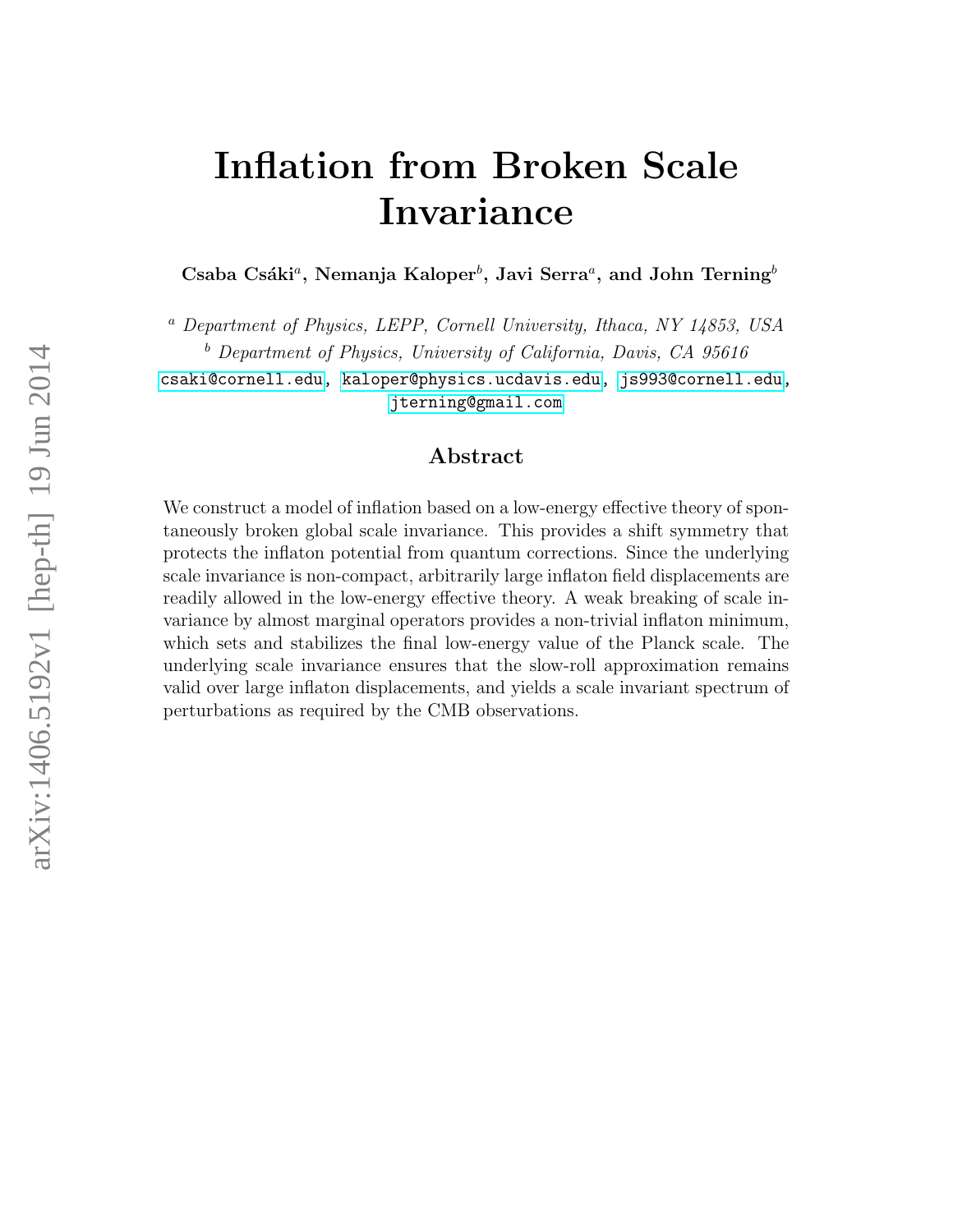# 1 Introduction

Inflation is the leading contender for the explanation of why the Universe is so big, old, and smooth [\[1](#page-16-0)[–3\]](#page-17-0). It gives a fully controlled prediction of the initial spectrum of almost scale invariant density fluctuations at superhorizon scales, which are required to seed the cosmic structures observed in the late Universe [\[4\]](#page-17-1). These fluctuations are directly tested by the cosmic microwave background (CMB) measured by the WMAP and Planck experiments, and the fit to the inflationary predictions is excellent. Very recently the BICEP2 experiment claimed an observation of CMB polarization [\[5\]](#page-17-2) which fit the spectrum of primordial gravity waves [\[6\]](#page-17-3), that can also be created during inflation. The BICEP2 results, if due to primordial gravity waves, point towards large field models of inflation, to explain the claimed large tensor-to-scalar ratio. Such models have large field excursions  $\Delta \varphi > M_{Pl}$ during inflation, and the potential remains very flat and small in Planck units [\[3\]](#page-17-0). They are difficult to realize because at large field values the quantum corrections can be large. However, there are setups using a pseudo-Goldstone boson of some weakly broken symmetry as the inflaton [\[7\]](#page-17-4), whose approximate shift symmetry protects the potential from large corrections [\[9](#page-17-5)[–11\]](#page-17-6). In these constructions the inflaton's shift symmetry is a 'phase rotation', and the inflaton is necessarily a pseudo-scalar (essentially a type of axion).

A natural question to ask, assuming that the BICEP2 results are verified, is whether it pins down the inflaton to be a pseudo-scalar. Here we argue that an alternative is to use a scalar Goldstone boson for a non-compact, spontaneously broken global scale symmetry, the dilaton, as the inflaton. This automatically accommodates large field variations since the symmetry and the vacuum manifold are non-compact. The underlying scale symmetry naturally gives rise to an effective shift symmetry of the dynamical inflaton, which protects its potential in exactly the same way as the axion shift symmetry. The relevant lowenergy degrees of freedom are the metric  $g_{\mu\nu}$ , the dilaton field  $\Phi$  and the matter degrees of freedom, containing the Standard Model, to which they couple. Scale invariance forbids a direct Einstein-Hilbert term in the action, so the leading operator controlling graviton dynamics is a dilaton-graviton coupling  $\Phi^2 R$ . The Planck scale arises from the dilaton VEV  $\langle \Phi \rangle \sim M_{Pl}$ . A fully scale invariant theory allows only a quartic dilaton self coupling, without a non-trivial minimum. Scale invariance will protect the inflaton potential from any loop corrections. An inclusion of small explicit breaking terms allows for a non-trivial dilaton VEV at large but finite values  $O(M_{Pl})$  with a very flat potential. All corrections to the inflaton potential will be suppressed by the small parameters characterizing the sizes of the explicit breaking terms.

In detail, the Einstein frame potential is a combination of exponentials of the form  $e^{\epsilon \varphi/M_{Pl}}$ , where  $\varphi$  is the canonically normalized inflation and  $\epsilon \ll 1$ . The parameter  $\epsilon$ , which ensures that the potential is shallow, is controlled by the anomalous scaling dimensions of the explicit breaking terms. Since the  $\beta$ -functions of classically marginal operators usually do not vanish at loop level, one generically expects the  $\beta$ -functions to provide small perturbative contributions to the parameter  $\epsilon$  controlling the breaking. Thus the explicit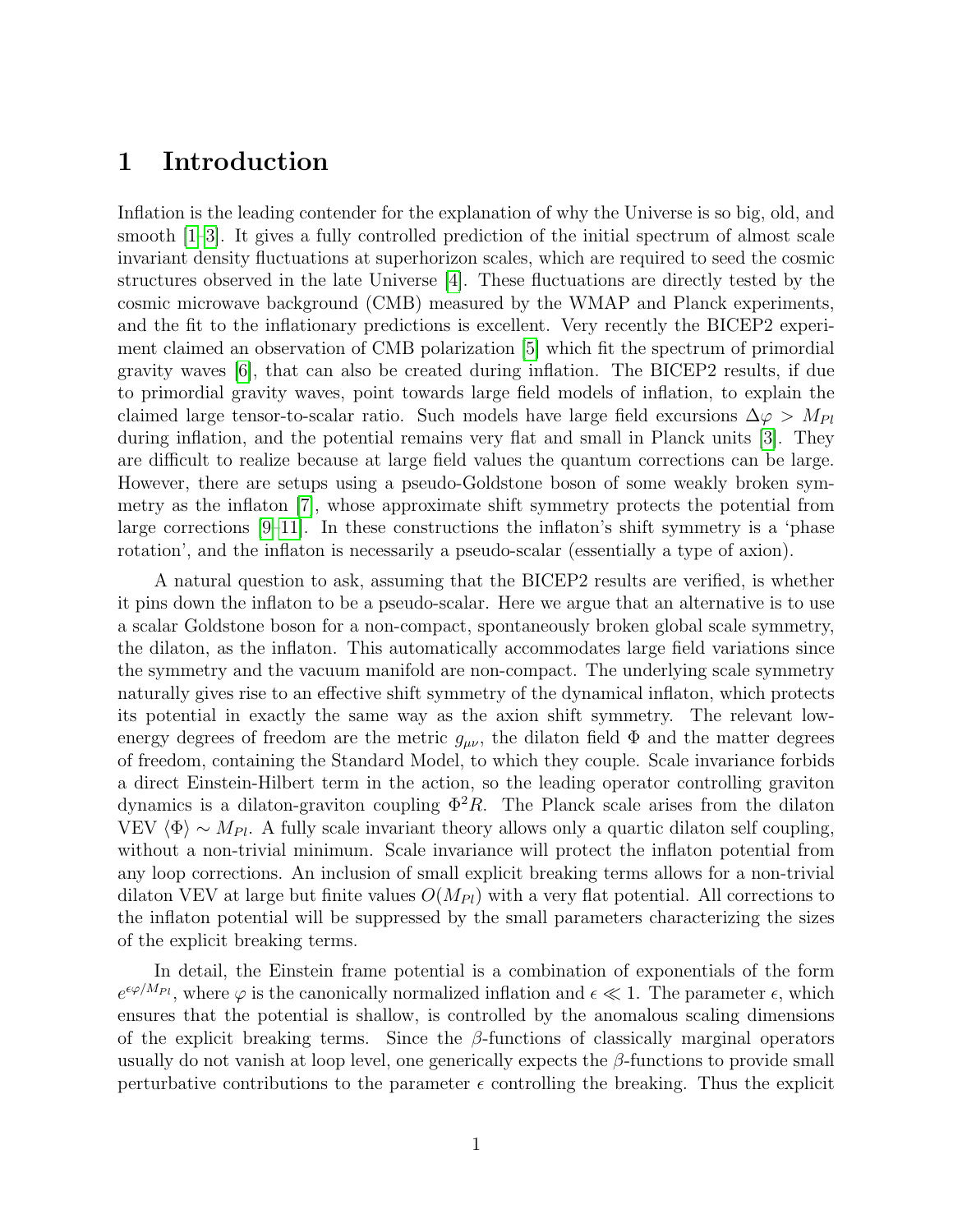breaking of scale invariance they introduce is small and the potential remains flat and small even when these corrections are included. This follows because the theory has a (non-linearly realized, but manifest) shift symmetry. Hence, if the dilaton starts out far from its minimum (close to the origin in the original Jordan frame), the relevant Einstein frame field displacement is given by  $\Delta \varphi \sim M_{Pl} \log(\Phi_0/M_{Pl})$  where  $\Phi_0$  is the initial value of the dilaton. This displacement is easily larger than the Planck scale while within the regime of the effective theory.

A low-energy effective field theory of the inflaton as a dilaton is determined by a set of local operators arising from the spontaneous breaking of a scale invariant UV theory. Since  $M_{Pl}$  must also emerge dynamically — analogous to the pion decay constant — due to the breaking of scale invariance, one may expect that the graviton dynamics is controlled by an operator in this expansion too. A standard route to realize this is induced gravity [\[12,](#page-17-7) [13\]](#page-17-8), wherein one starts with a dynamical spin-2 field coupled to matter, but where the gravitational coupling scale is determined by the renormalization of the spin-2 sector, that is radiative corrections from the matter fields generate the graviton kinetic term. After the scale symmetry is broken, these will control the coupling of the low-energy graviton, which remains massless because the diffeomorphism invariance of the theory remains unbroken. A more interesting — and less well understood — route is to imagine that the low-energy graviton is a composite of the underlying UV theory. The Weinberg-Witten theorem [\[15\]](#page-17-9) prohibits starting with a local flat space field theory with a covariantly conserved stressenergy tensor and a massless composite graviton emerging from it and coupling to that stress-energy tensor. This nevertheless leaves open possibilities for generating a massless composite graviton. One can imagine either that the UV theory may not have a locally conserved stress-tensor, or that the low-energy matter fields — which we observe — appear only in the low-energy effective stress-tensor that couples to the composite graviton. The latter possibility is analogous to what occurs in Seiberg duality, where the massless composite gauge bosons couple to IR degrees of freedom. In such a case, one can imagine that all known particles – including the graviton — are composites of some underlying theory. Given that the compositeness scale is high  $\sim M_{Pl}$ , there would be no conflict with any experimental measurements.

This paper is organized as follows: in the next section we set up the effective theory, in section 3 we study different inflation potentials that can arise in theories with approximate scale invariance, while in section 4 we discuss the cutoff scale and higher order corrections. Section 5 contains comments on the effects of matter fields and their potential role on reheating. Finally we present our conclusions in section 6.

# 2 The Setup

The main assumption we will make is that the low-energy, effective Lagrangian describing the gravity-inflaton system is scale invariant, with small explicit breaking terms responsible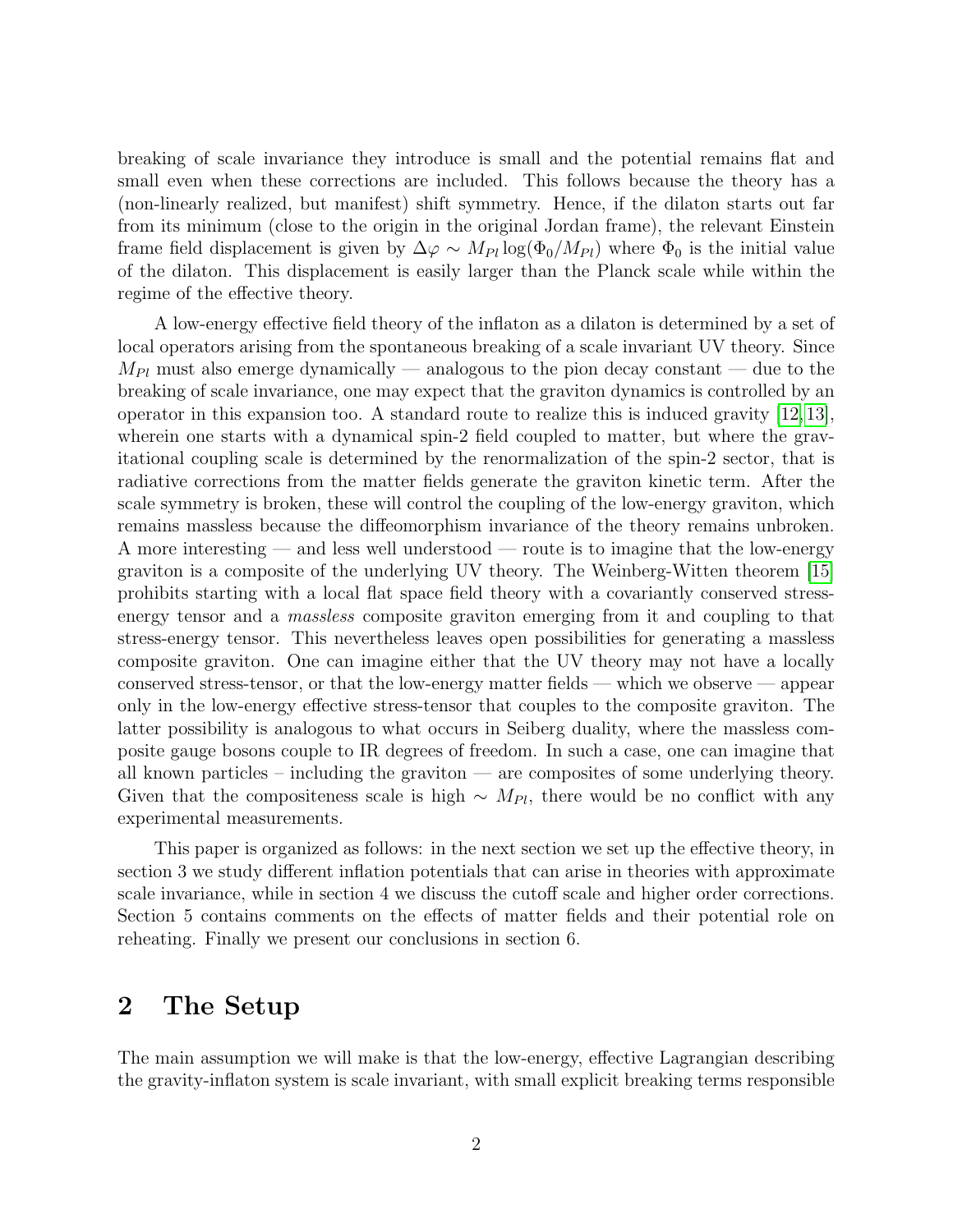for setting the scale of symmetry breaking. Global scale transformations are given by  $x^{\mu} \to \bar{x}^{\mu} = e^{-\lambda} x^{\mu}$ , or equivalently  $g_{\mu\nu} \to e^{-2\lambda} g_{\mu\nu}$ . These have the effect  $R \to e^{2\lambda} R$  on the scalar curvature, while generic operators transform as  $\mathcal{O} \to e^{\lambda \Delta} \mathcal{O}$ , where  $\Delta$  is the scaling dimension of the operator. A Lagrangian is scale invariant if all operators have dimension 4. The spontaneous breaking of such scale invariance is parameterized by the dilaton field Φ, which is the Goldstone boson for broken scale invariance, and which will also serve as the inflaton in this setup. Once the dilaton is stabilized due to the presence of small explicit breaking terms, its VEV will give rise to the effective Planck scale. However, we will assume that at an initial time the dilaton is displaced far from its minimum, and the process of the dilaton rolling to its minimum will be the cause of inflation.

The general scale invariant Lagrangian that we will be considering is given by

<span id="page-3-2"></span>
$$
\mathcal{L} = \sqrt{-g} \left[ \tilde{\xi} \Phi^2 R - \frac{1}{2} (\nabla \Phi)^2 - V(\Phi) \right] + \Delta \mathcal{L}(g_{\mu\nu}, \Phi) + \mathcal{L}_M(g_{\mu\nu}, \Phi, \Psi) \ . \tag{2.1}
$$

where R is the Ricci scalar<sup>[1](#page-3-0)</sup> and  $\tilde{\xi}$  is a dimensionless parameter.<sup>[2](#page-3-1)</sup> Note, that scale invariance forbids the presence of the usual Einstein-Hilbert term. The potential  $V(\Phi)$  will be specified below, but exact scale invariance would require  $V(\Phi) = \alpha^2 \Phi^4$ , with a constant  $\alpha$ . Scale invariance forbids large corrections to the dilaton potential, hence eliminating the  $\eta$ -problem. This remains valid even after including the loop corrections from the interactions with other fields, as long as these fields do not violate scale invariance explicitly. This will be the case if the masses of the fields interacting with the dilaton originate from the dilaton VEV itself, in which case the resulting corrections will just renormalize the coefficient of the  $\Phi^4$  coupling. In the presence of small explicit breaking terms (which will be necessary to obtain a non-trivial VEV) the corrections to the dilaton potential will be suppressed by the small parameter characterizing the magnitude of the explicit breaking. As we will note below, this follows since the theory — including the regulator — has a manifest (non-linearly realized) shift symmetry, which arises from scale invariance after field redefinitions. In turn this also guarantees that all the perturbative graviton loop corrections are completely under control, much like in the case of axion monodromy [\[11\]](#page-17-6) (see also  $|16|$ ).

In order to recover Einstein gravity, the potential must give rise to a non-vanishing VEV for  $\Phi$ ,  $\langle \Phi \rangle^2 = M_{Pl}^2/2 \tilde{\xi}$ .  $\Delta \mathcal{L}(g_{\mu\nu}, \Phi)$  contains operators with extra derivatives and inverse powers of  $\Phi$ , for example the Weyl term involving  $R^2$  would be in this part of the Lagrangian.  $\mathcal{L}_M(g_{\mu\nu}, \Phi, \Psi)$  contains any other dynamics involving fields collectively denoted by  $\Psi$  (such as the Standard Model (SM) fields), which may or may not be coupled to Φ (but they certainly couple to the metric in order to preserve Lorentz invariance). We will discuss the role of these two terms later. We do not consider at this point any violation

<span id="page-3-0"></span><sup>&</sup>lt;sup>1</sup>We use the mostly plus signature  $\eta_{\mu\nu} = \text{diag}(-1, 1, 1, 1)$ , and  $R^{\alpha}_{\beta\gamma\delta} = \partial_{\gamma}\Gamma^{\alpha}_{\beta\delta} + \Gamma^{\alpha}_{\lambda\gamma}\Gamma^{\lambda}_{\beta\delta} - (\gamma \leftrightarrow \delta)$ ,  $R_{\mu\nu} = R^{\alpha}_{\ \mu\alpha\nu}.$ 

<span id="page-3-1"></span><sup>&</sup>lt;sup>2</sup>The additional requirement of conformal invariance would fix the parameter  $\tilde{\xi} = 1/12$ . We will not impose this assumption in this paper. Naive dimensional analysis (NDA) suggests  $\tilde{\xi} = O(16\pi^2)$ .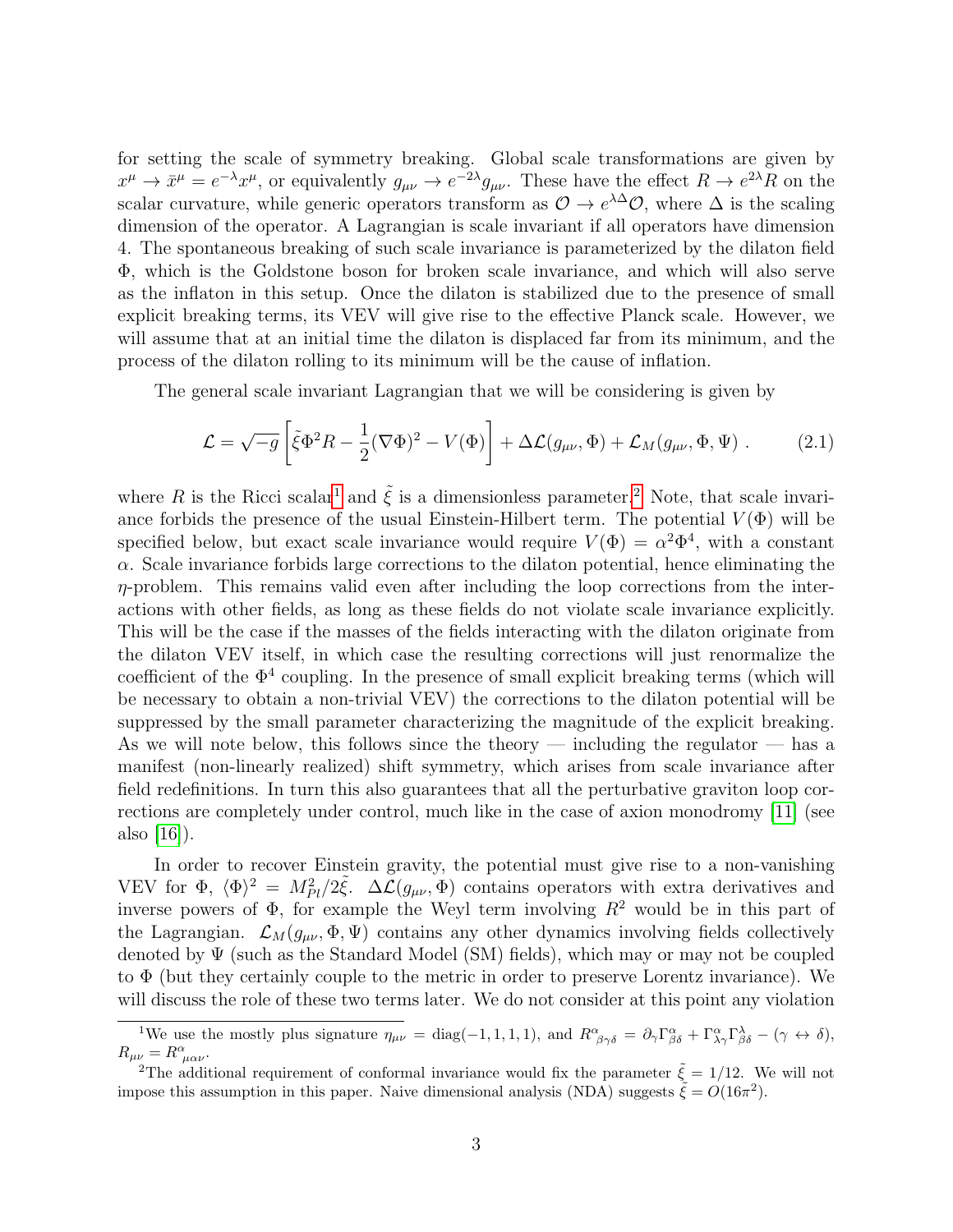of Lorentz covariance, even if Lorentz invariance itself is only a symmetry of the low-energy and not of the underlying UV theory.

In order to understand the inflationary dynamics of this system, it is convenient to perform a Weyl transformation of the metric and go to the Einstein frame:

$$
g_{\mu\nu} \to \Omega^2 g_{\mu\nu} \tag{2.2}
$$

where  $\Omega = \Omega(x)$  satisfies

$$
\Omega^2 \tilde{\xi} \Phi^2 = \frac{M_P^2}{2} \tag{2.3}
$$

The rescaled Lagrangian is given by

<span id="page-4-0"></span>
$$
\mathcal{L} = \sqrt{-g} \left[ \frac{M_{Pl}^2}{2} R - \frac{1}{2} (\nabla \varphi)^2 - V(\varphi) \right] + \Delta \mathcal{L} \left( \Omega^2(\varphi) g_{\mu\nu}, \Phi(\varphi) \right) + \mathcal{L}_M \left( \Omega^2(\varphi) g_{\mu\nu}, \Phi(\varphi), \Psi \right) , \tag{2.4}
$$

where

$$
V(\varphi) = \frac{M_{Pl}^4}{4\tilde{\xi}^2} \frac{V(\Phi(\varphi))}{\Phi^4(\varphi)} .
$$
\n(2.5)

The relation between the original dilaton and the Einstein frame inflaton  $\varphi$  is given by (given the boundary condition  $\Phi(\varphi = 0) = \langle \Phi \rangle$ )

<span id="page-4-2"></span>
$$
\Phi(\varphi) = \langle \Phi \rangle \exp\left(\frac{\sqrt{\xi}\varphi}{M_{Pl}}\right) , \quad \frac{1}{\xi} = \frac{1}{2\tilde{\xi}} + 6 . \tag{2.6}
$$

In this frame the original scale invariance of the theory will manifest itself in a shift symmetry for the inflaton

<span id="page-4-1"></span>
$$
\varphi \to \bar{\varphi} = \varphi + \frac{M_{Pl}}{\sqrt{\xi}} \lambda . \tag{2.7}
$$

Thus Eq. [\(2.4\)](#page-4-0) can be thought of as the non-linearly realized Lagrangian for the spontaneously broken non-compact group of scale transformations, where the above shift symmetry is the remnant of the original scale invariance. The Einstein-Hilbert term is shift symmetric, since it does not contain  $\varphi$ . The kinetic term for the scalar is shift symmetric because it contains only derivatives. The scalar potential term  $V(\varphi)$  becomes a constant (if we started out with a quartic  $\Phi^4$  in the Jordan frame, as required in the absence of explicit breaking terms). The terms in  $\Delta\mathcal{L}$  already contain derivatives of  $\varphi$  only, and thus will be obviously shift invariant. The only non-trivial terms are those that involve matter fields coupled to  $\varphi$  in  $\mathcal{L}_M$ : here explicit powers of  $e^{\sqrt{\xi}\varphi/M_{Pl}}$  will appear from the Weyl transformation of the metric, seemingly giving rise to non-derivative interactions. The important point is that such factors will also be present in the kinetic terms of the matter fields: once the matter fields are suitably redefined in order to canonically normalize their kinetic terms, the inflaton will again appear only derivatively coupled, obeying the shift symmetry. Hence all the terms in Eq.  $(2.4)$  which were originally exactly scale invariant remain invariant under the shift symmetry.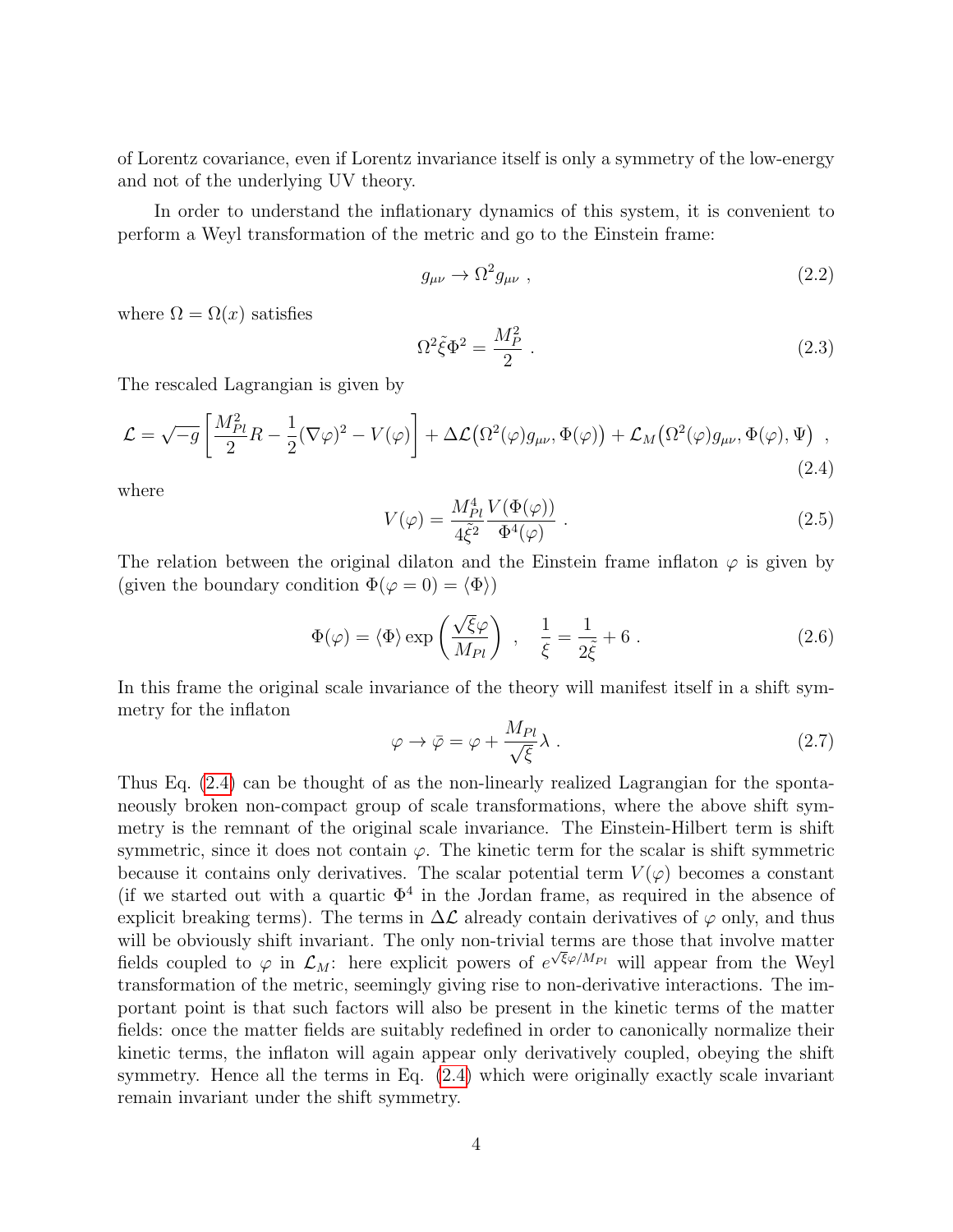Notice also that, given  $\varphi = (M_{Pl}/$ √  $\langle \xi \rangle$  log( $\Phi/\langle \Phi \rangle$ ), if the dilaton field starts out at small values  $\Phi_0 \sim 0$  far from the minimum of the potential and moves out to  $\langle \Phi \rangle \sim M_{Pl}$ , the field space range for  $\varphi$  can be larger than  $M_{Pl}$  without ever leaving the regime of validity of the effective theory. For example assuming  $\Phi_0 \sim 10^{-15} \langle \Phi \rangle \sim \text{TeV}$ , we find  $|\Delta \varphi| \sim 15 M_{Pl}$ , a seemingly super-Planckian field excursion in the Einstein frame.<sup>[3](#page-5-0)</sup>

The scale invariant  $\alpha^2 \Phi^4$  dilaton potential, yields a completely flat constant potential independent of  $\varphi$  in the Einstein frame. This is again a simple consequence of the shift symmetry Eq. [\(2.7\)](#page-4-1). Only derivative couplings of  $\varphi$  are allowed, which are contained in  $\Delta\mathcal{L}$ in Eq. [\(2.4\)](#page-4-0). However for a completely flat potential the VEV  $\langle \Phi \rangle$  (and the Planck scale) remain undetermined. One needs to systematically incorporate small explicit breaking terms into the Lagrangian which can easily fix the dilaton VEV at large values. Such explicit breaking terms could possibly originate from the interactions with additional matter contained in  $\mathcal{L}_M$ , in particular they could potentially be due to interactions with the SM fields. As long as the explicit breaking induced by these terms is weak, the shift symmetry Eq. [\(2.7\)](#page-4-1) will remain approximately valid, and will continue to protect the low energy theory Eq. [\(2.4\)](#page-4-0) from large corrections. In the next section we will consider three well-motivated simple forms of the explicit breaking terms.

## 3 Approximately Scale Invariant Inflaton Potentials

The goal of this section is to present examples of well-motivated potentials that systematically incorporate small explicit breakings of scale invariance and examine their experimental consequences. In every example we will require that the cosmological constant vanishes at the minimum of the potential. This is needed for two reasons: inflation will not end if the minimum of the potential is not small, and the observed cosmological constant is very small (in Planck units). Requiring scale invariance does not in itself say anything about the cosmological constant: as we saw before, scale invariance allows a  $\Phi^4$  potential for the dilaton, which after moving to the Einstein frame is a contribution to the cosmological constant. This term can be understood as the vacuum energy created during the phase transition from the scale invariant phase to the spontaneously broken one considered here.[4](#page-5-1)

#### <span id="page-5-2"></span>3.1 A Single Relevant Operator

The first example takes the effect of a single marginally relevant operator with dimension  $4-\epsilon$  into account, while also requiring the cosmological constant to vanish at the minimum of the potential. This type of potential [\[18,](#page-18-0)[19\]](#page-18-1) naturally shows up in warped extra dimen-

<span id="page-5-0"></span><sup>&</sup>lt;sup>3</sup>If  $\Phi_0$  is orders of magnitude larger than its VEV,  $\Delta\varphi$  is also super-Planckian. Such a large field excursion is a direct consequence of using the Goldstone field for a non-compact symmetry group.

<span id="page-5-1"></span><sup>4</sup>For recent discussions on attempts to use weakly broken scale invariance to reduce the cosmological constant see [\[17\]](#page-17-11).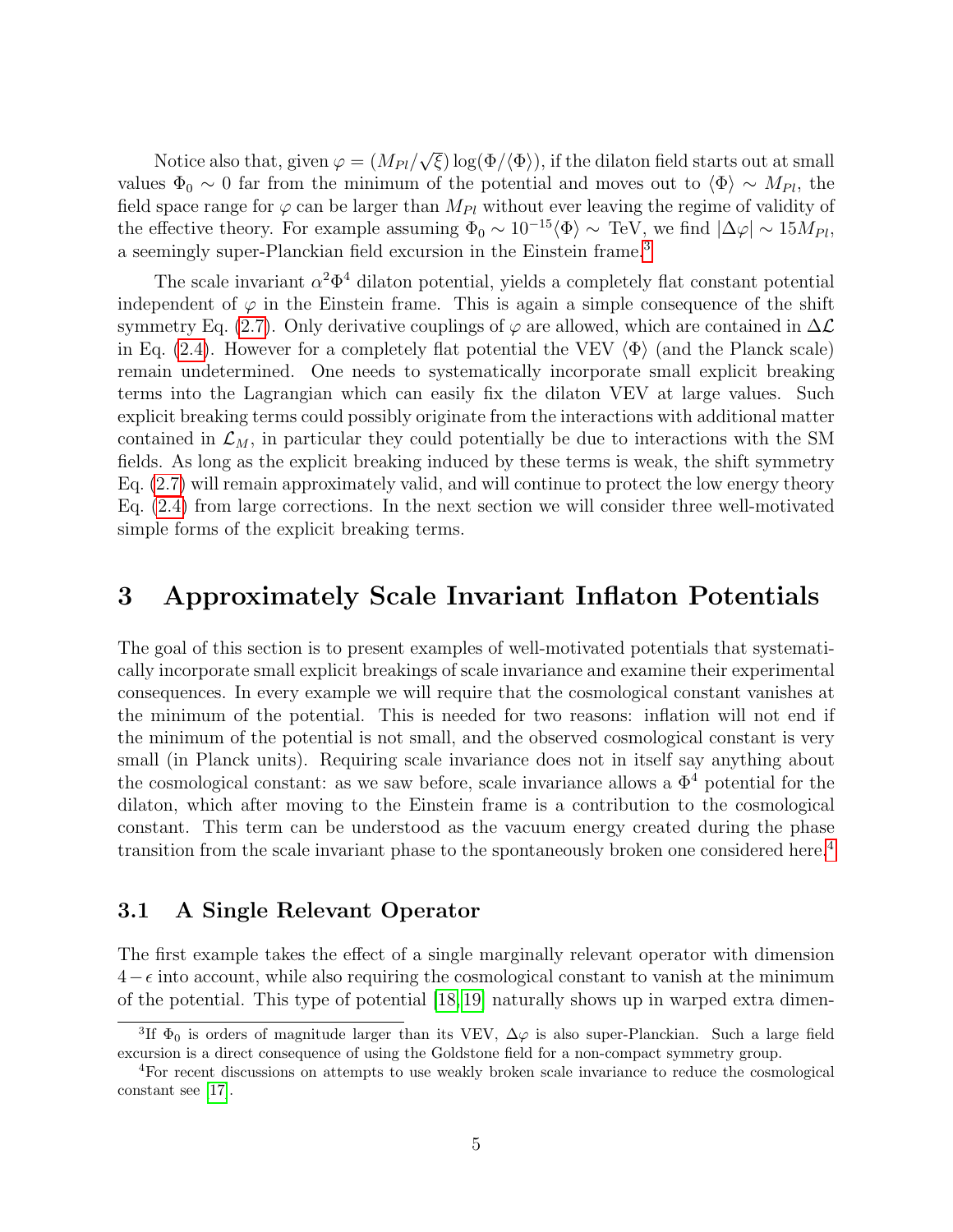sions [\[20\]](#page-18-2) after modulus stabilization via the Goldberger-Wise mechanism [\[21,](#page-18-3) [22\]](#page-18-4) (which indeed corresponds to turning on a marginally relevant operator in the dual conformal field theory language). The resulting approximately scale invariant potential is

$$
V(\Phi) = \Phi^4 \left( \alpha + \beta \Phi^{-\epsilon} \right)^2 , \qquad (3.1)
$$

where  $\epsilon$  corresponds to the anomalous dimension of the operator breaking scale invariance,  $\epsilon \ll 1$ . This potential is minimized at

<span id="page-6-1"></span>
$$
\langle \Phi \rangle = \left(\frac{\alpha}{\beta}\right)^{1/\epsilon},\tag{3.2}
$$

and the potential at the minimum vanishes to reproduce an (approximately) zero vacuum energy density at the end of inflation. This is where we tune away the cosmological constant (at this point neglecting any other contributions to the cosmological constant from  $\mathcal{L}_M$ ).

The inflaton potential in the Einstein frame reads

<span id="page-6-0"></span>
$$
V(\varphi) = \frac{M_{Pl}^4}{4} \frac{\alpha^2}{\tilde{\xi}^2} \left( 1 - e^{-\epsilon \sqrt{\xi} \varphi / M_{Pl}} \right)^2 \tag{3.3}
$$

As expected this is a very flat potential, as long as  $\epsilon \ll 1$ . Flatness is a result of a small explicit breaking of scale invariance. Note that the form of the potential in the Einstein frame is the same as that of the Starobinsky model [\[23\]](#page-18-5), with the important difference that the exponent here is controlled by the amount of explicit breaking in the field theory. In contrast, in the original Starobinsky model the exponent is fixed by 4D general covariance. To understand why the Starobinsky potential is a special case of Eq. [\(3.3\)](#page-6-0), however, all one needs is scaling symmetry. The starting action of [\[23\]](#page-18-5) can be thought of as a special case of scale invariant theory where the breaking of scale invariance is induced purely gravitationally, by an explicit  $M_{Pl}^2 R$  term. This immediately explains the necessity that in the Starobinsky inflation, the  $R^2$  term *must* dominate over  $M_{Pl}^2 R$  to yield inflation: the scale symmetry breaking term *must* be subleading in the UV for the protection mechanism to be operational. This is also the reason behind the emergence of the same type of potentials in the context of induced gravity, as explained in [\[24\]](#page-18-6).

The slow-roll parameters are given by

$$
\epsilon_V = \frac{M_{Pl}^2}{2} \left( \frac{V'(\varphi)}{V(\varphi)} \right)^2 = \frac{2\epsilon^2 \xi}{(1 - e^{\epsilon \sqrt{\xi} \varphi / M_{Pl}})^2} , \qquad \eta_V = M_{Pl}^2 \frac{V''(\varphi)}{V(\varphi)} = \epsilon_V \left( 2 - e^{\epsilon \sqrt{\xi} \varphi / M_{Pl}} \right) . \tag{3.4}
$$

The number of e-folds of inflation is well approximated by

$$
N \simeq \frac{1}{M_{Pl}^2} \int_0^{\varphi_0} \frac{V'(\varphi)}{V(\varphi)} d\varphi = \frac{1}{2\epsilon^2 \xi} \left[ \left( e^{\epsilon \sqrt{\xi} \varphi_0 / M_{Pl}} - 1 \right) - \frac{\varphi_0}{\sqrt{2} M_{Pl}} \right] . \tag{3.5}
$$

Notice that all the above expressions depend only on the combination  $\epsilon$  $\overline{\xi}$ , which is the single parameter needed to characterize this model.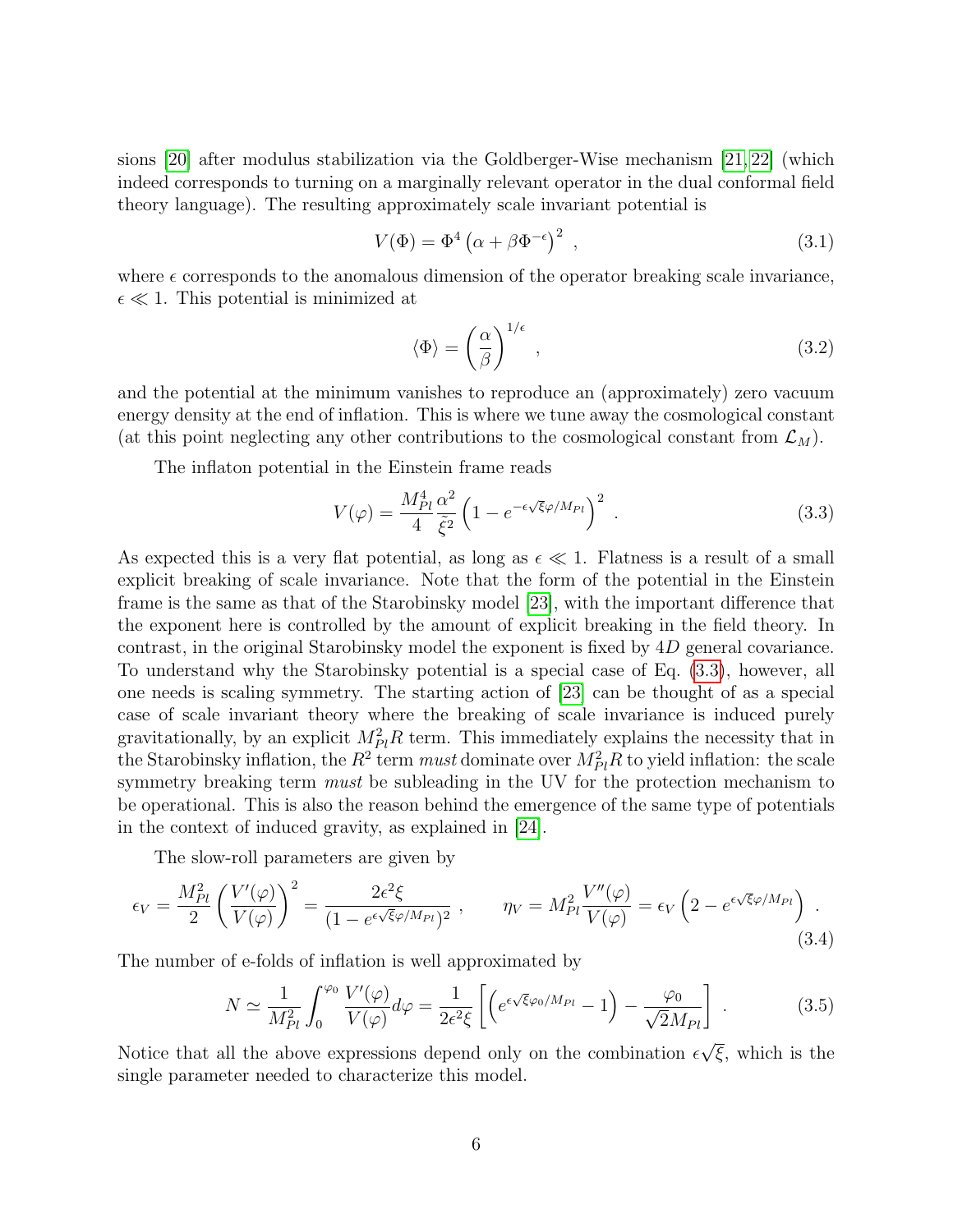<span id="page-7-0"></span>

Figure 1: Values of  $n_s$  and r for  $\epsilon$  $\overline{\xi} \in [-0.5, 0.5]$ , for  $\varphi_0 < \langle \varphi \rangle = 0$ . The same results are obtained for  $\varphi_0 > \langle \varphi \rangle = 0$ , but with opposite signs for  $\epsilon$ . The points shown correspond to  $\epsilon \sqrt{\xi} = -0.001, -0.01, -0.05, 0.001, 0.01, 0.1, 0, 5.$ 

With these results we can compute the scalar power spectrum  $P_s$ , the tensor-to-scalar ratio r, and the tilt of the primordial scalar perturbations  $n_s$ , at CMB horizon exit. These are given by

$$
\mathcal{P}_s \simeq \frac{1}{24\pi^2} \frac{V^\star}{M_{Pl}^4} \frac{1}{\epsilon_V^\star} \,, \tag{3.6}
$$

$$
r = \frac{\mathcal{P}_t}{\mathcal{P}_s} \simeq 16\epsilon_V^{\star} , \qquad n_s = 1 + \frac{d\ln \mathcal{P}_s}{d\ln k} \simeq 1 + 2\eta_V^{\star} - 6\epsilon_V^{\star} , \qquad (3.7)
$$

where all the  $\star$  parameters are evaluated at  $\varphi = \varphi_{cmb}$  such that  $N(\varphi_{cmb}) \simeq 60$ . We show in Fig. [1](#page-7-0) the values of  $n_s$  and r while varying  $\epsilon\sqrt{\xi} \in [-0.5, 0.5]$ , for  $\varphi_0 < \langle \varphi \rangle =$ 0, corresponding to almost marginal perturbations. The same results are obtained for  $\varphi_0 > \langle \varphi \rangle = 0$ , but with opposite signs for  $\epsilon$ . The points shown correspond to  $\epsilon \sqrt{\xi} =$  $-0.001, -0.01, -0.05, 0.001, 0.01, 0.1, 0.5$ . If we insist on solutions with  $\varphi_0 < \langle \varphi \rangle$ , we can see that this model can accommodate both very small values of r (for relatively large anomalous dimensions  $\epsilon \sqrt{\xi} \sim O(0.1)$ , that is marginally relevant perturbations), while r can be pushed into the region favored by BICEP2 for  $\epsilon\sqrt{\xi} < 0$ , corresponding to marginally irrelevant perturbations. Similar observations were noted in specific constructions in [\[25\]](#page-18-7). Again, as we see here the underlying reason for it is just small explicit breaking of scaling symmetry.

The COBE normalization of the scalar power spectrum, measured to be  $(\mathcal{P}_s)_{exp} \sim 10^{-9}$ , enforces a constraint on the parameter  $\alpha$  in the potential, for fixed  $\epsilon$  and  $\xi$ . Explicitly one obtains √

$$
\mathcal{P}_s = \frac{\alpha^2}{24\pi^2 \tilde{\xi}^2} \frac{\sinh^4(\epsilon \sqrt{\xi} \varphi_{cmb}/2M_{Pl})}{\epsilon^2 \xi} \,, \tag{3.8}
$$

where  $\varphi_{cmb}$  is a function of  $\epsilon$ √  $\overline{\xi}$ . Since  $\mathcal{P}_s$  increases with  $\epsilon$ √  $\overline{\xi}$ , smaller values of the explicit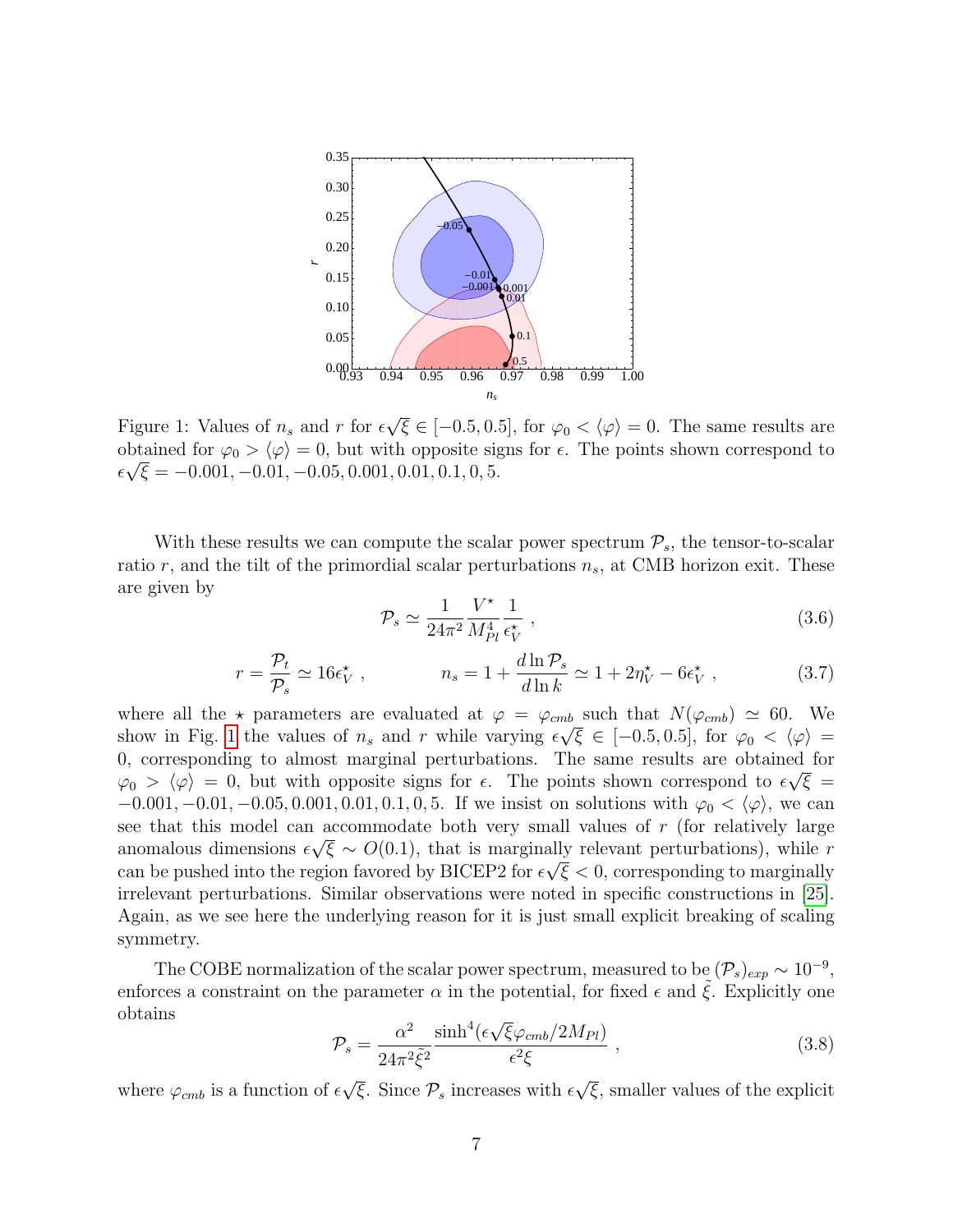breaking parameter  $\epsilon$  — and therefore better slow-roll approximation — accommodate the observed power spectrum more easily, as one would expect from general inflationary phenomenology. However, from Eq. [\(3.2\)](#page-6-1) one naturally expects that  $\epsilon$  is of the order of  $1/\ln(M_{Pl}/\Lambda_{\epsilon})$ , where the scale  $\Lambda_{\epsilon}$  parametrizes the onset of scaling symmetry breaking. For instance  $\Lambda_{\epsilon} \sim 10^{\pm 3} M_{Pl}$  yields  $\epsilon \sim 0.1$ , while  $\Lambda_{\epsilon} \sim 10^{\pm 17} M_{Pl}$  gives  $\epsilon \sim 0.01$ . Taking  $\epsilon\sqrt{\xi} = \pm 0.01$  and for the most favorable case of  $\tilde{\xi} \simeq 16\pi^2$  (notice that  $\mathcal{P}_s$  decreases with increasing  $\xi$ ), the normalization of the scalar power spectrum is given by

$$
\mathcal{P}_s \simeq \left(\frac{\alpha}{0.1}\right)^2 \times 10^{-9} ,\qquad (3.9)
$$

which requires a perturbative value of  $\alpha$  compared to its NDA estimate  $\alpha \sim 4\pi$ .

#### 3.2 A Cosh Potential

Another simple potential could arise in the presence of a marginally relevant and marginally irrelevant perturbation. For simplicity we take their dimensions to be  $4 \pm \epsilon$ , though one could of course also choose two independent dimensions.

$$
V(\Phi) = -\alpha^2 \Phi^4 + \beta^2 \Phi^{4-\epsilon} + \gamma^2 \Phi^{4+\epsilon} . \tag{3.10}
$$

The minimum of the potential is at

$$
\langle \Phi \rangle = \left( \frac{2\alpha^2 + \sqrt{4\alpha^4 + \beta^2 \gamma^2 (4 - \epsilon)(4 + \epsilon)}}{\gamma^2 (4 + \epsilon)} \right)^{1/\epsilon} . \tag{3.11}
$$

The inflaton potential in the Einstein frame reads, after fixing  $\beta$  again such that  $V(\langle \Phi \rangle) = 0$ ,

$$
V(\varphi) = \frac{M_{Pl}^4}{4} \frac{\alpha^2}{\tilde{\xi}^2} \left( \cosh(\epsilon \sqrt{\xi} \varphi / M_{Pl}) - 1 \right) \,. \tag{3.12}
$$

This potential is clearly the non-compact analogue of the generic axion-type potentials for the case of a broken compact symmetry. Note, that the analogue of the axion decay constant appearing here is effectively given by  $M_{Pl}/\epsilon\sqrt{\xi}$ , which can be  $\gg M_{Pl}$  for small  $\epsilon$ . However, here obtaining a 'large decay constant' and allowing for an even larger range of variation of  $\varphi$  is straightforward.

In this case the slow-roll parameters and the number of e-folds of inflation are

$$
\epsilon_V = \frac{1}{2} \epsilon^2 \xi \coth^2(\epsilon \sqrt{\xi} \varphi / 2M_{Pl}) \;, \qquad \eta_V = \frac{\epsilon_V}{\cosh(\epsilon \sqrt{\xi} \varphi / M_{Pl})} \;, \tag{3.13}
$$

$$
N \simeq \frac{2}{\epsilon^2 \xi} \log \left[ \cosh(\epsilon \sqrt{\xi} \varphi / 2M_{Pl}) \right] \tag{3.14}
$$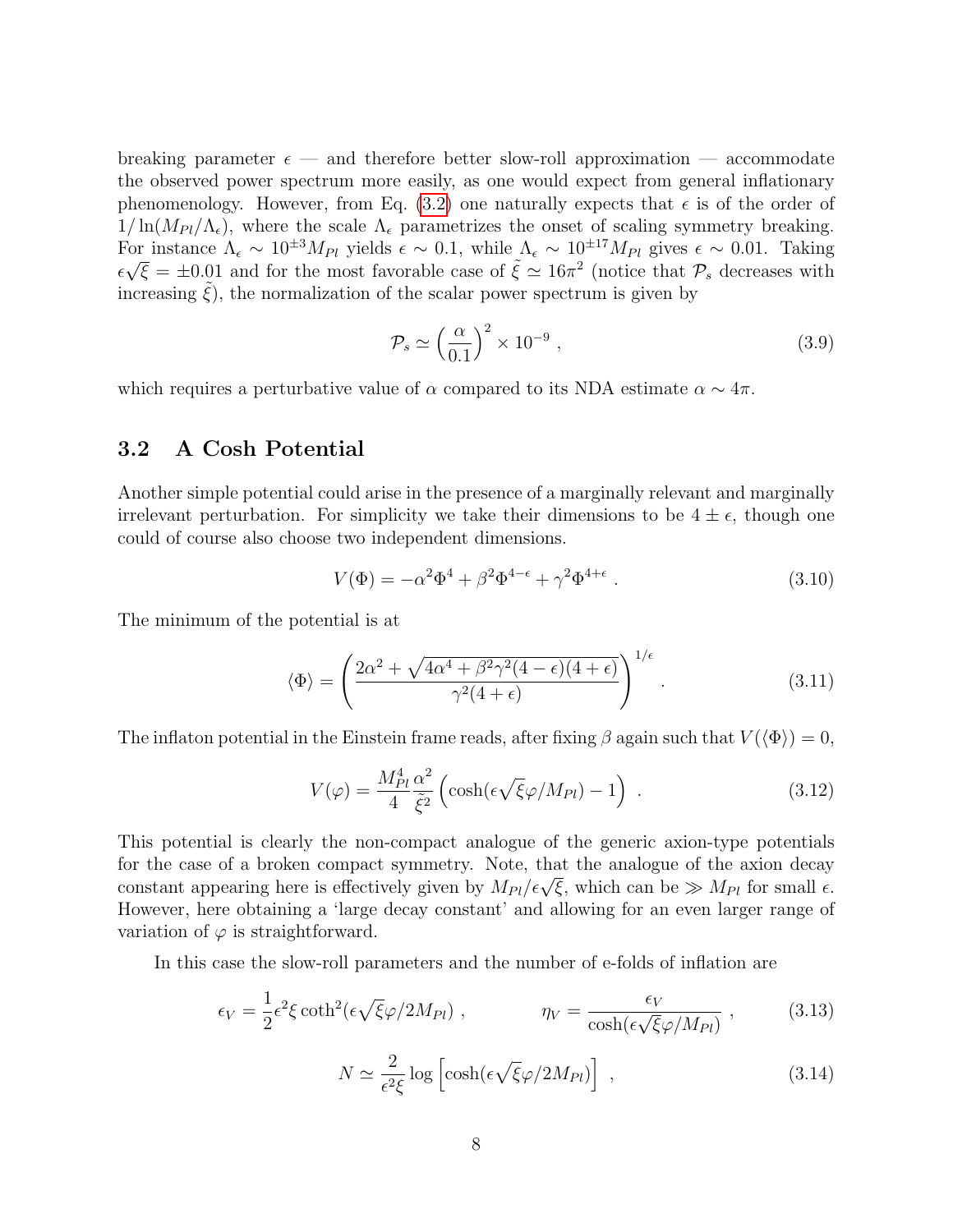<span id="page-9-0"></span>

Figure 2: Line of values of  $n_s$  and r for  $\epsilon$  $\overline{\xi} \in (0, 0.5]$ , with points at  $\epsilon$ √  $\overline{\xi} = 0.1, 0.01, \text{ for}$ either sign of  $\varphi_0$ . The same results are obtained for negative  $\epsilon$ .

which again only depend on the combination  $\epsilon$ √ depend on the combination  $\epsilon \sqrt{\xi}$ . In Fig. [2](#page-9-0) we show the line of values of  $n_s$  and r for  $\epsilon \sqrt{\xi} \in (0, 0.5]$ , with points at  $\epsilon \sqrt{\xi} = 0.1, 0.01$ , for either sign of  $\varphi_0$ . The same results are obtained for negative  $\epsilon$ . Small values of  $|\epsilon|$  yield approximately the same result as for  $\epsilon = 0.01$  (which is also very similar to the result at small  $\epsilon$  for the previous potential, see Fig. [1\)](#page-7-0). Thus this particular model predicts a relatively large tensor-to-scalar ratio  $r \gtrsim 0.1$ . This is not surprising since the potential is an extrapolation of the quadratic potential, which generically yields larger  $r$  [\[3,](#page-17-0)11].

The normalization of the scalar power spectrum reads,

$$
\mathcal{P}_s = \frac{\alpha^2}{12\pi^2 \tilde{\xi}^2} \frac{\sinh^2(\epsilon^2 \xi N_{cmb})}{\epsilon^2 \xi} , \qquad (3.15)
$$

again an increasing function of  $\epsilon$ gain an increasing function of  $\epsilon \sqrt{\xi}$  and decreasing with  $\tilde{\xi}$ . Taking  $\tilde{\xi} \simeq 16\pi^2$  and for  $\epsilon\sqrt{\xi} = \pm 0.01,$ 

$$
\mathcal{P}_s \simeq \left(\frac{\alpha}{0.1}\right)^2 \times 10^{-9} \ . \tag{3.16}
$$

## 3.3 A Potential with a Matter Induced Cosmological Constant

Let us now assume that matter interactions contained in  $\mathcal{L}_M$  generate a non-zero contribution to the vacuum energy. In addition we include the effect of a marginally relevant operator with dimension  $4 - \epsilon$ . The resulting potential is

$$
V(\Phi) = \alpha^2 \Phi^4 - \beta^2 \Phi^{4-\epsilon} + \Lambda_M^4 \tag{3.17}
$$

which has its minimum at

$$
\langle \Phi \rangle = \left(\frac{\beta^2 (4 - \epsilon)}{4\alpha^2}\right)^{1/\epsilon},\tag{3.18}
$$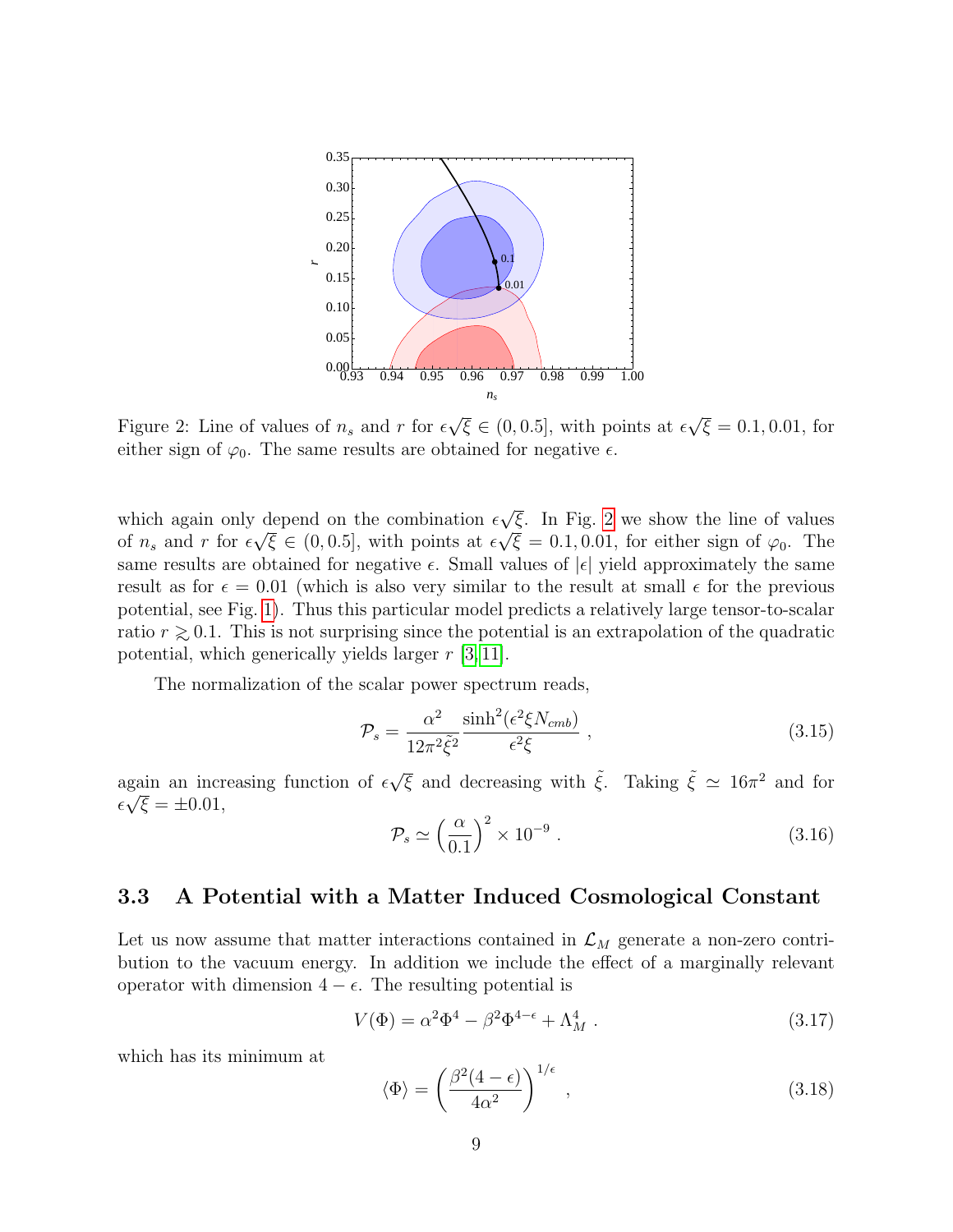The inflaton potential in the Einstein frame is, after fixing  $\Lambda_M$  such that the overall cosmological constant vanishes at the minimum  $V(\langle \Phi \rangle) = 0$ ,

<span id="page-10-1"></span>
$$
V(\varphi) = \frac{M_{Pl}^4}{4(4-\epsilon)} \frac{\alpha^2}{\tilde{\xi}^2} \left[ 4\left(1 - e^{-\epsilon\sqrt{\xi}\varphi/M_{Pl}}\right) - \epsilon \left(1 - e^{-4\sqrt{\xi}\varphi/M_{Pl}}\right) \right] \ . \tag{3.19}
$$

This is an example of racetrack inflation (see for example [\[26\]](#page-18-8)). This potential gives rise to a long slow-roll inflation only for  $\varphi > \langle \varphi \rangle = 0$ , given that for negative values of  $\varphi$  the constant  $\Lambda_M^4$  term in the dilaton potential dominates.<sup>[5](#page-10-0)</sup> In addition  $\epsilon > 0$  is needed with all other signs fixed; if  $\epsilon$  < 0, one needs to change the signs of the potential terms according to  $\alpha^2 \to -\alpha^2$ ,  $\beta^2 \to -\beta^2$ ,  $\Lambda_M^4 \to -\Lambda_M^4$ .

In this case the slow-roll parameters are

$$
\epsilon_V = \frac{\epsilon^2 \xi \left( 1 - e^{(\epsilon - 4)\sqrt{\xi}\varphi/M_{Pl}} \right)^2}{2 \left( 1 - \frac{4 - \epsilon}{4} e^{\epsilon \sqrt{\xi}\varphi/M_{Pl}} - \frac{\epsilon}{4} e^{(\epsilon - 4)\sqrt{\xi}\varphi/M_{Pl}} \right)^2}, \quad \eta_V = \frac{\epsilon \xi (\epsilon - 4e^{(\epsilon - 4)\sqrt{\xi}\varphi/M_{Pl}})}{1 - \frac{4 - \epsilon}{4} e^{\epsilon \sqrt{\xi}\varphi/M_{Pl}} - \frac{\epsilon}{4} e^{(\epsilon - 4)\sqrt{\xi}\varphi/M_{Pl}}}.
$$
\n(3.20)

The number of e-folds can be computed analytically leading to an expression involving hypergeometric functions. However, in order to get an idea of the parametric dependence of the predictions of the model on its parameters we can expand the potential Eq. [\(3.19\)](#page-10-1) in a Taylor series in the exponentials when  $\varphi > M_{Pl}$ , which is clearly required to be in the slow-roll regime. Then (also neglecting terms proportional to  $\epsilon$  where  $\epsilon$  is not in the exponential),

$$
V(\varphi) = M_{Pl}^4 \frac{\alpha^2}{\tilde{\xi}^2} \left[ 1 - e^{-\epsilon \sqrt{\xi} \varphi / M_{Pl}} \right] \,. \tag{3.21}
$$

The slow-roll parameters reduce to

$$
\epsilon_V = \frac{\epsilon^2 \xi}{2\left(1 - e^{\epsilon \sqrt{\xi} \varphi / M_{Pl}}\right)^2} \,, \qquad \qquad \eta_V = \frac{\epsilon^2 \xi}{1 - e^{\epsilon \sqrt{\xi} \varphi / M_{Pl}}} \,. \tag{3.22}
$$

The results of  $n_s$  and r are shown in Fig. [3,](#page-11-0) for  $\epsilon \in [-0.5, 0.5]$  and  $\tilde{\xi} \in [1/16\pi^2, 16\pi^2]$ . The dots correspond to  $\epsilon$  $\sqrt{\xi} = -0.1, -0.001, 0.001, 0.1, 0.5$  and  $\tilde{\xi} = 16\pi^2$ , with orange lines of constant  $\epsilon$  and varying  $\tilde{\xi}$  up to  $\tilde{\xi} = 1/16\pi^2$ . The black lines are for fixed  $\tilde{\xi} = 1/16\pi^2$ ,  $16\pi^2$ and varying  $\epsilon$ . Notice that the sensitivity on  $\epsilon$  decreases for decreasing  $\tilde{\xi}$ . This follows because as  $\tilde{\xi}$  becomes small, by Eq. [\(2.6\)](#page-4-2),  $\xi \simeq 2\tilde{\xi}$  is decreasing as well. Hence the slow-roll parameters in this limit are getting smaller and the slow-roll approximation is progressively more efficient. Thus larger variation of  $\epsilon$  will be allowed without spoiling the slow-roll approximation. The most favorable limit in this case is  $\tilde{\xi} \simeq 16\pi^2$ , and so the COBE normalization of the scalar power spectrum, taking for example  $\epsilon \sqrt{\xi} = \pm 0.01$ , is

$$
\mathcal{P}_s \simeq \left(\frac{\alpha}{0.05}\right)^2 \times 10^{-9} \ . \tag{3.23}
$$

<span id="page-10-0"></span><sup>&</sup>lt;sup>5</sup>Depending on the value of ξ, power law inflation may be possible for  $\varphi < 0$ , but we will ignore this case here.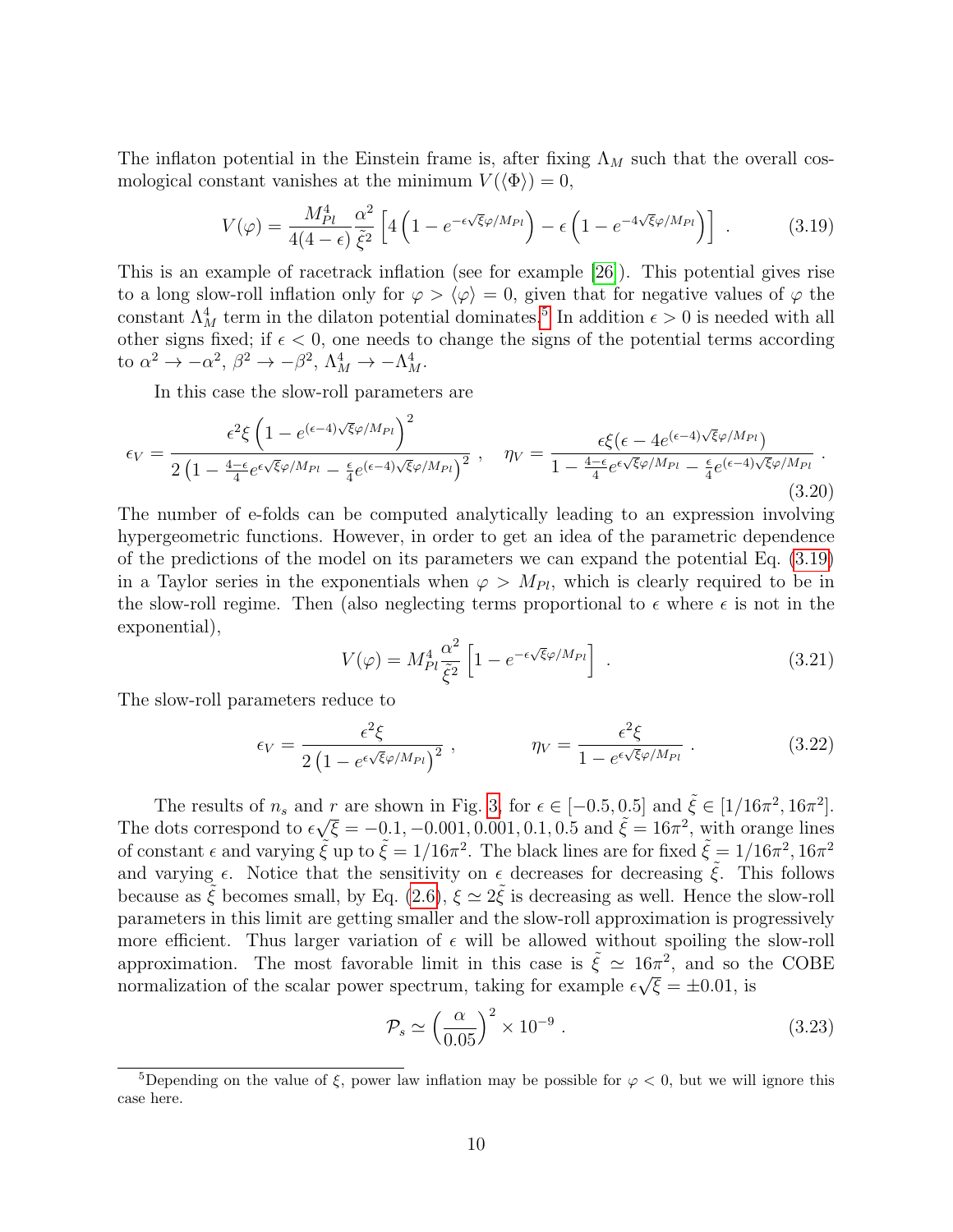<span id="page-11-0"></span>

Figure 3: Values of  $n_s$  and  $r$  for  $\epsilon \in [-0.5, 0.5]$  and  $\tilde{\xi} \in [1/16\pi^2, 16\pi^2]$ . The dots correspond to  $\epsilon \sqrt{\xi} = -0.1, -0.001, 0.001, 0.1, 0.5$  and  $\tilde{\xi} = 16\pi^2$ , with orange lines of constant  $\epsilon$  and varying  $\tilde{\xi}$  up to  $\tilde{\xi} = 1/16\pi^2$ . The black lines are for fixed  $\tilde{\xi} = 1/16\pi^2$ ,  $16\pi^2$  and varying  $\epsilon$ .

### 3.4 Power Law Potentials

As a final example, let us switch our vantage point and consider other plausible potentials directly in the Einstein frame, thinking about the dilaton dependent terms in terms of the canonically normalized Goldstone inflaton. This viewpoint opens up a panorama of scaling symmetry breaking potentials which arise from loop-generated terms. By the original assumption that the breaking of scaling symmetry is small, these terms will be naturally small also, remaining under the protection of the shift symmetry.

Specifically, one can imagine radiatively generated contributions to the dilaton/inflaton potential from say, n-loop diagrams in perturbation theory. Scaling symmetry sets the functional form to be  $\sim \beta_n \Phi^4[\log(\Phi/\Lambda_\epsilon)]^n$ , where  $\beta_n$  is proportional to the *n*-loop  $\beta$ -function. In the Einstein frame these give rise to power law potentials

<span id="page-11-1"></span>
$$
V_n \sim \beta_n \langle \Phi \rangle^4 \left( \frac{\sqrt{\xi} \varphi}{M_{Pl}} \right)^n \sim \beta_n \frac{\varphi^n}{M_{Pl}^{n-4}} , \qquad (3.24)
$$

where the shift symmetry of  $\varphi$  ensures that  $\beta_n$  is small and under control, with the expectation  $\beta_n \sim O(1/16\pi^2)^n$ .

Such power law potentials could be the leading terms driving inflation, depending on the details of the explicit scale invariance breaking sources (most likely those generated at  $(n = 1)$ -loop). Even if they are not the leading terms, if the effective scale of the potential Eq. [\(3.24\)](#page-11-1),  $\beta_n \langle \Phi \rangle^4$ , is close to the scale of inflation, since the inflaton is automatically normalized by  $M_{Pl}$ , such terms could yield interesting corrections to the leading order inflationary potential that could leave their fingerprints on the sky (see, e.g. the discussion in the last reference of [\[11\]](#page-17-6) for similar corrections and their imprints on the sky in pseudoscalar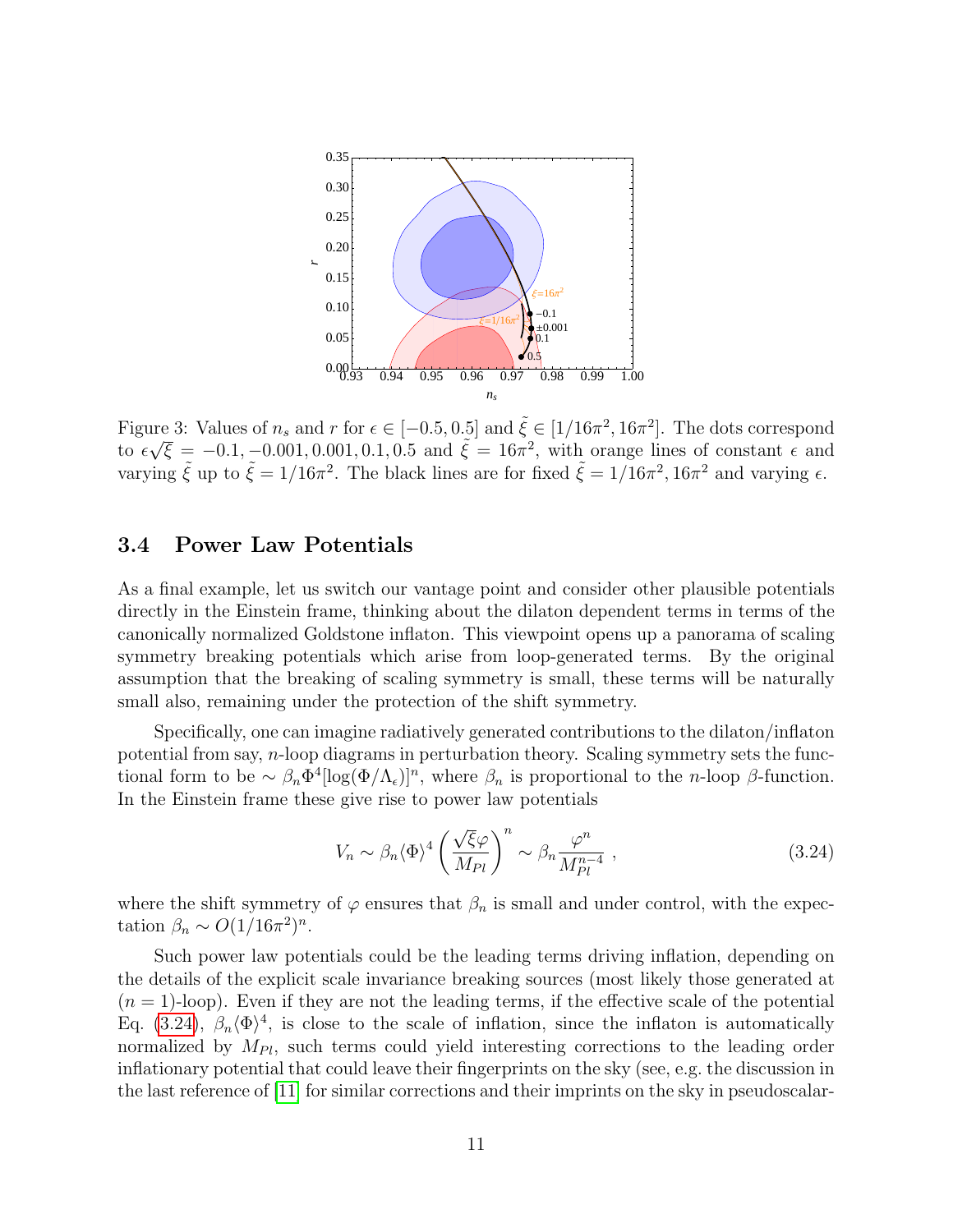driven inflation). The precise determination of such phenomena is beyond the scope of the present work.

# 4 Cutoff Scale and Higher Order Corrections

Here we address the regime of validity of our effective field theory. This task is best performed in the Einstein frame Eq. [\(2.4\)](#page-4-0). There we can identify the inflaton decay constant, associated to the spontaneous breaking of scale invariance, as

$$
f = \frac{M_{Pl}}{\sqrt{\xi}} \tag{4.1}
$$

The cutoff of such an effective theory lies at or below

$$
\Lambda_{UV} = \frac{4\pi}{\sqrt{\xi}} M_{Pl} \tag{4.2}
$$

We can explicitly check that this is the case by studying the operators at higher order in derivatives encoded in  $\Delta \mathcal{L}$  in Eq. [\(2.1\)](#page-3-2), and identifying the effective cutoff scale that suppresses them. One such term is  $R^2$ , which in the Einstein frame gives rise to

$$
\frac{1}{g_R^2} R^2 \to \frac{1}{g_R^2} \left[ R + 6 \left( \frac{\sqrt{\xi}}{M_{Pl}} \nabla^2 \varphi - \frac{\xi}{M_{Pl}^2} (\nabla \varphi)^2 \right) \right]^2 \tag{4.3}
$$

Each of the terms on the r.h.s. indicates that the cutoff lies at, or somewhat below,  $\Lambda_{UV}$ . For instance, the  $R<sup>2</sup>$  term can be regarded as arising from integrating out a scalar of mass  $M_R^2 \simeq g_R^2 M_{Pl}^2$ , which for the NDA estimate  $g_R \sim 4\pi$ , sets the cutoff at  $\Lambda_{UV} \approx M_R \sim 4\pi M_{Pl}$ . Similarly, the other two terms set the cutoff at  $\Lambda_{UV} \approx (g_R^2/\xi) M_{Pl} \sim 4\pi M_{Pl}$ . Notice however that by taking small values of  $\tilde{\xi}$  in Eq. [\(2.6\)](#page-4-2), for which  $\xi \simeq 2\tilde{\xi}$ , this latter cutoff can be raised above the naive expectation, contrary to the  $R^2$  case. The same behavior as for  $R^2$ is found for the  $R_{\mu\nu}^2/\tilde{g}_R^2$  operator. In this case it corresponds to a spin-2 ghost field with mass  $\tilde{M}_R^2 \simeq \tilde{g}_R^2 M_{Pl}^2$ . As long as  $\tilde{g}_R^2$  is sufficiently large, the cutoff is above  $M_{Pl}$ .

Another example of operator in  $\Delta \mathcal{L}$  is,

$$
\frac{1}{g_{\Phi}^4} \frac{\left[ (\nabla \Phi)^2 \right]^2}{\Phi^4} \to \frac{1}{g_{\Phi}^4} \frac{\xi^2}{M_{Pl}^2} \left[ (\nabla \varphi)^2 \right]^2 \,, \tag{4.4}
$$

in the Jordan and Einstein frames. This is again a Planck-suppressed operator, and for  $g_{\Phi} \sim$  $4\pi$  the cutoff actually lies at  $\Lambda_{UV} \sim 4\pi M_{Pl}$ . All of the scale invariant higher dimensional corrections in  $\Delta \mathcal{L}$  will share this property.<sup>[6](#page-12-0)</sup>

<span id="page-12-0"></span> $6$ One should keep in mind in this discussion that loop corrections to the graviton sector point in fact to an effective low-energy cutoff somewhat below  $M_{Pl}$ . Generically, because of a number N of light matter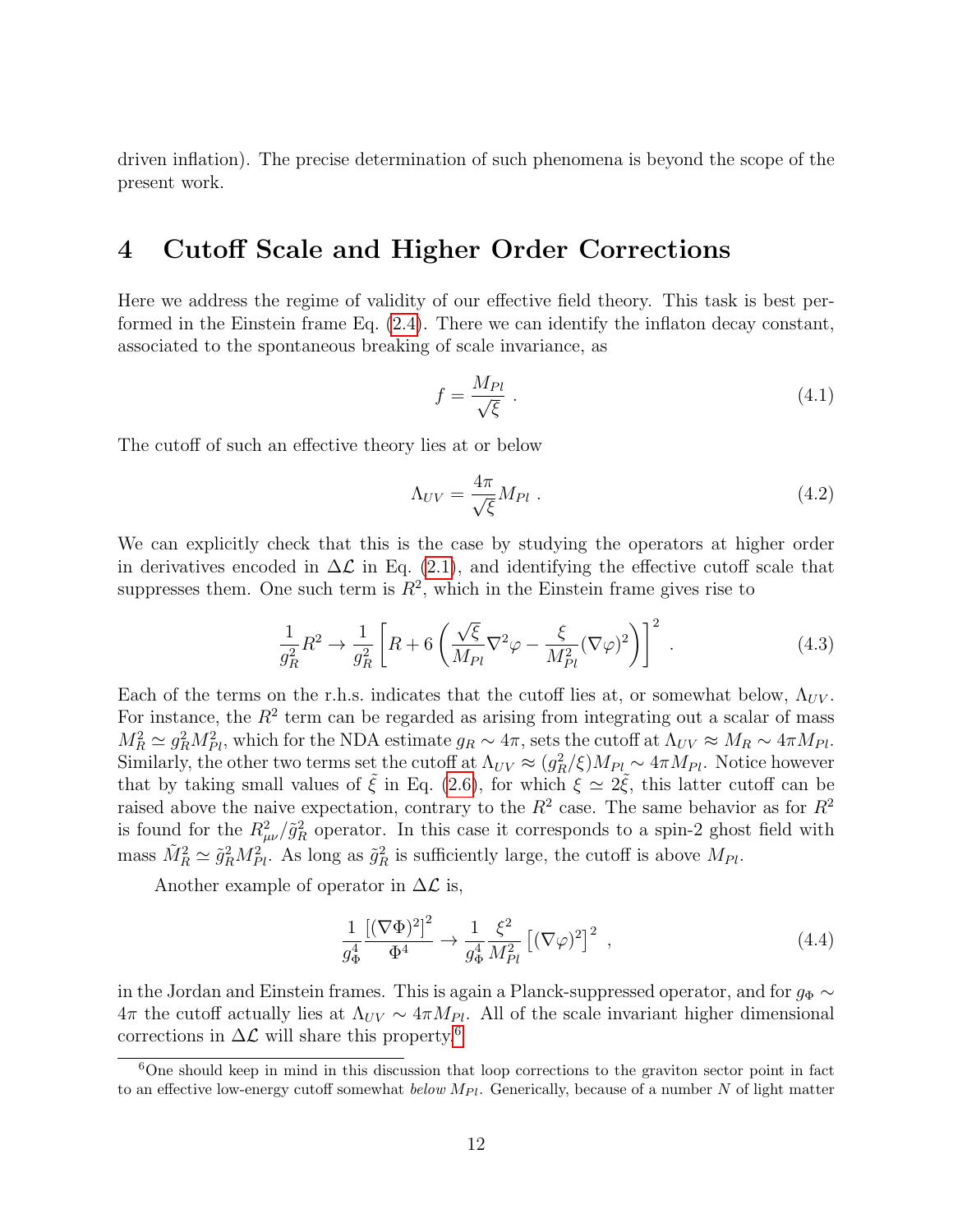We should stress that the inflaton is derivatively coupled, that is it only appears through its derivatives  $\nabla \varphi$ , in any of the operators in  $\Delta \mathcal{L}$ . Therefore, field excursion of the inflaton beyond  $\Lambda_{UV}$  do not constitute a problem given that the inflaton potential ensures that its derivatives are small. Large  $\varphi$  values could be problematic in non-derivative terms, which are associated to the explicit breaking of the shift symmetry. However, for that very same reason — as long as the breaking of the scaling/shift symmetry is weak — they are kept small and under control, via  $\epsilon$ -suppression. This means, that even if the actual explicit breaking of scaling symmetry is below  $M_{Pl}$  but is weak, the low energy theory remains extremely well protected by the approximate shift symmetry, essentially staying valid all the way up to the scale of quantum gravity, because the scaling symmetry breaking sector is very efficiently sequestered away from the low energy inflaton.

## 5 Dynamics of Matter Fields and Reheating

Finally let us turn to the dynamics of the matter fields, which is clearly quite dependent on the UV completion. We will assume that at very high energies the SM fields are still the proper degrees of freedom. If this is indeed the case, the couplings in the matter Lagrangian  $\mathcal{L}_M$  are classically marginal (dimension 4) with the exception of the Higgs mass term. Thus at tree-level the SM Lagrangian is scale invariant, while the Higgs mass parameter constitutes a small explicit breaking of  $O(m_H^2/M_{Pl}^2)$ . A tree-level Higgs-dilaton quartic coupling is classically scale invariant and will thus not generate any mass for the dilaton: instead it contributes at loop-level to the dilaton quartic self interaction (after taking into account that the cutoff is proportional to the dilaton itself, a necessary condition to ensure that the UV regulator does not yield strong scaling symmetry breaking).[7](#page-13-0) At loop-level the SM couplings run, but the  $\beta$ -functions at high energies are perturbatively small, being at most  $O(1/16\pi^2)$ . These effects will yield small explicit breaking parameters that could be potentially identified with the parameter  $\beta_n$  in Eq. [\(3.24\)](#page-11-1).

The exact form of the couplings between the dilaton/inflaton and the SM matter fields are somewhat dependent on the details of the embedding of the SM fields into the scale invariant UV theory. To obtain their couplings, one can usually dress the dimensionful parameters, treated as spurionic fields, with the appropriate powers of  $\Phi/\langle \Phi \rangle = e^{\varphi/f}$ , with  $f = M_{Pl}/\sqrt{\xi}$ . Moreover, one must be aware that, even if absent in the Jordan frame, once in the Einstein frame (and for canonically normalized matter fields), derivative couplings

modes, the low-energy effective action begins to break down at scales  $\Lambda_{UV,grav} \sim 4\pi M_{Pl}/v$ √ N. Therefore, if  $M_{Pl}$  is fixed before inflation and never changes, this implies an upper bound on the number of light matter degrees of freedom,  $N \lesssim (M_{Pl}/H)^2$ , in order to guarantee that the geometry of inflation looks 4D for a Hubble scale H during inflation. If BICEP2 is correct,  $H \sim 10^{14} \text{ GeV}$  and thus  $N \lesssim 10^8$ , which constitutes a rather mild constraint. Therefore, these arguments do not affect the dynamics of the inflaton, for the reasons we discussed above.

<span id="page-13-0"></span><sup>7</sup>However such a Higgs-dilaton coupling would give rise to a large contribution to the Higgs mass, and for this reason should be small.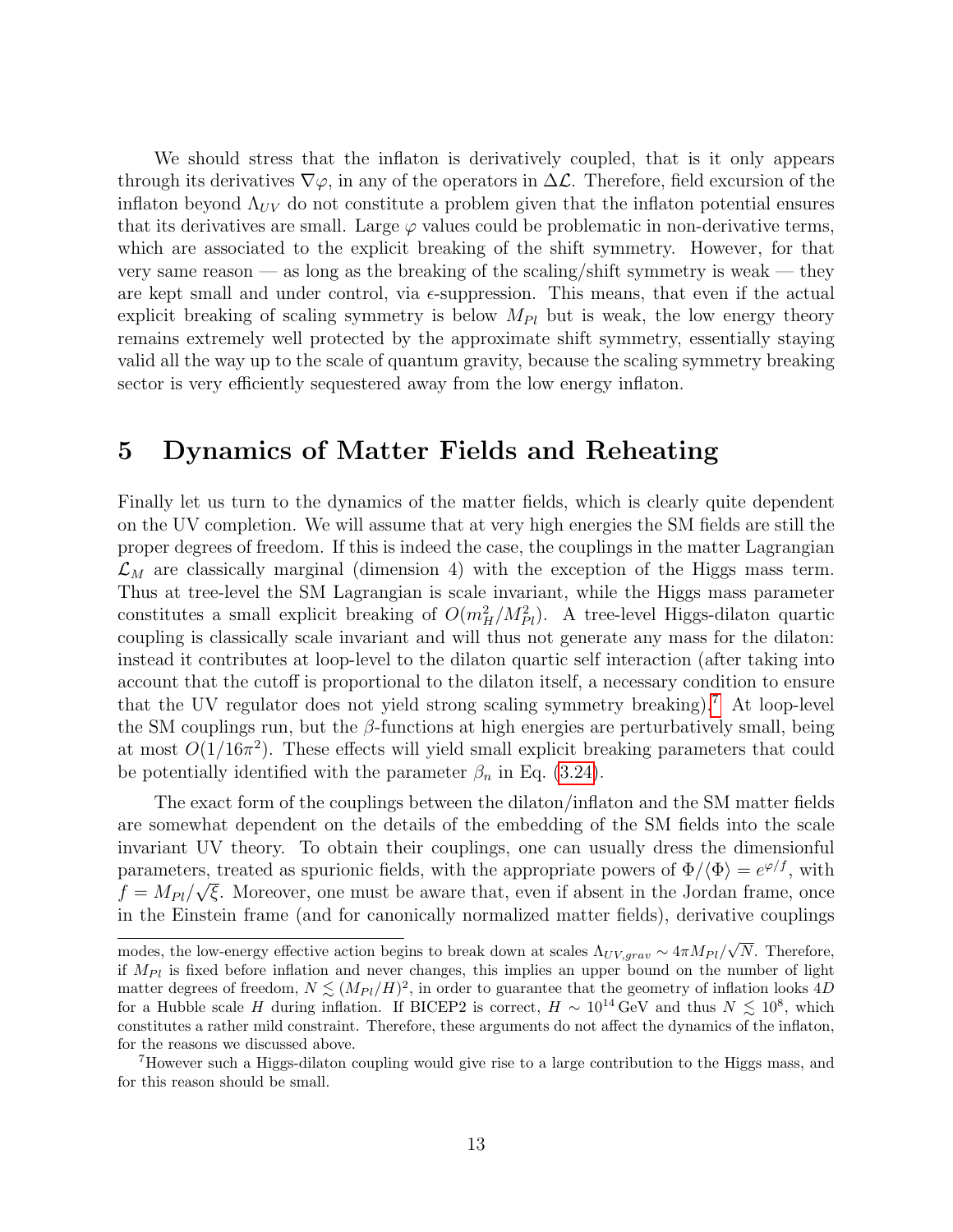of the inflaton to the SM fields are generated.

This is the case for instance for the coupling of the inflaton to the Higgs field: a coupling of the form  $-\sqrt{\xi}|H|^2\partial^2\varphi/M_{Pl}$  appears in the Einstein frame, through which the inflaton can decay to the longitudinal components of  $WW$  and  $ZZ$ , and to the Higgs boson. This is consistent with the shift symmetry acting on the Goldstone  $\varphi$ , given that it is a derivative coupling. Notice furthermore that this decay  $\varphi \to WW, ZZ, hh$  can only proceed if the shift symmetry is explicitly broken, which in this case comes in the form of  $m_{\varphi} \neq 0$ . One might be concerned that, given that the Higgs field must get a VEV and break the electroweak symmetry, the associated Goldstone modes can be rotated away from the term above by going to the unitary gauge. However, one must notice that such a term induces a mixing between the Higgs boson and the inflaton, leading to a decay rate of (including the decay to the Higgs boson)

$$
\Gamma_{\varphi \to WW, ZZ, hh} \simeq \frac{4\xi}{32\pi} \frac{m_{\varphi}^3}{M_{Pl}^2} \simeq 0.5 \,\text{GeV} \, \left(\frac{\xi}{1/12}\right) \left(\frac{m_{\varphi}}{10^{13} \,\text{GeV}}\right)^3 \,, \tag{5.1}
$$

where the reduced Planck mass is  $M_{Pl} \simeq 2.5 \times 10^{18} \text{ GeV}$ , and the mass of the inflaton, in the simplest example of Sec. [3.1](#page-5-2) is given by

$$
m_{\varphi} = M_{Pl} \frac{\alpha \epsilon \sqrt{\xi}}{\tilde{\xi}} \simeq 10^{13} \left(\frac{\alpha}{0.1}\right) \left(\frac{\epsilon \sqrt{\xi}}{0.01}\right) \left(\frac{16\pi^2}{\tilde{\xi}}\right) \text{GeV} . \tag{5.2}
$$

Although generically subleading in what regards the inflaton decay rate, we can also consider the coupling of the inflaton to two massless SM gauge bosons. It can be read off from the running of the corresponding gauge couplings, and is thus related to the associated  $\beta$ -functions. If the SM gauge sector arises as a composite or a partially composite of the sector that spontaneously breaks scale invariance, then the inflaton will couple to two gauge bosons proportionally to the change in the  $\beta$ -function of the SM group during the transition from the unbroken to the broken phase [\[19\]](#page-18-1):

$$
\frac{\alpha_{SM}}{8\pi} \left( b_{IR} - b_{UV} \right) F^{\mu\nu} F_{\mu\nu} \sqrt{\xi} \frac{\varphi}{M_{Pl}} \tag{5.3}
$$

This coupling is loop suppressed compared to the WW, ZZ couplings and is usually subleading (unless  $\Delta b$  is very large), giving rise to a contribution to the dilaton width

$$
\Gamma_{\varphi \to 2g} \simeq \frac{\alpha_s^2}{256\pi^3} \Delta b_s^2 \xi \frac{m_\varphi^3}{M_{Pl}^2} \simeq 3 \,\text{keV} \left(\frac{\xi}{1/12}\right) \left(\frac{m_\varphi}{10^{13} \,\text{GeV}}\right)^3 (\Delta b_s)^2 \,,\tag{5.4}
$$

where we have taken  $\alpha_s \simeq 1/25$ .

The reheat temperature is generically dominated by  $\varphi \to WW, ZZ, hh$  decays, and is given by

$$
T_{RH} \sim g_*^{-1/4} (\Gamma M_{Pl})^{1/2} \sim 3 \times 10^8 \,\text{GeV} \,, \tag{5.5}
$$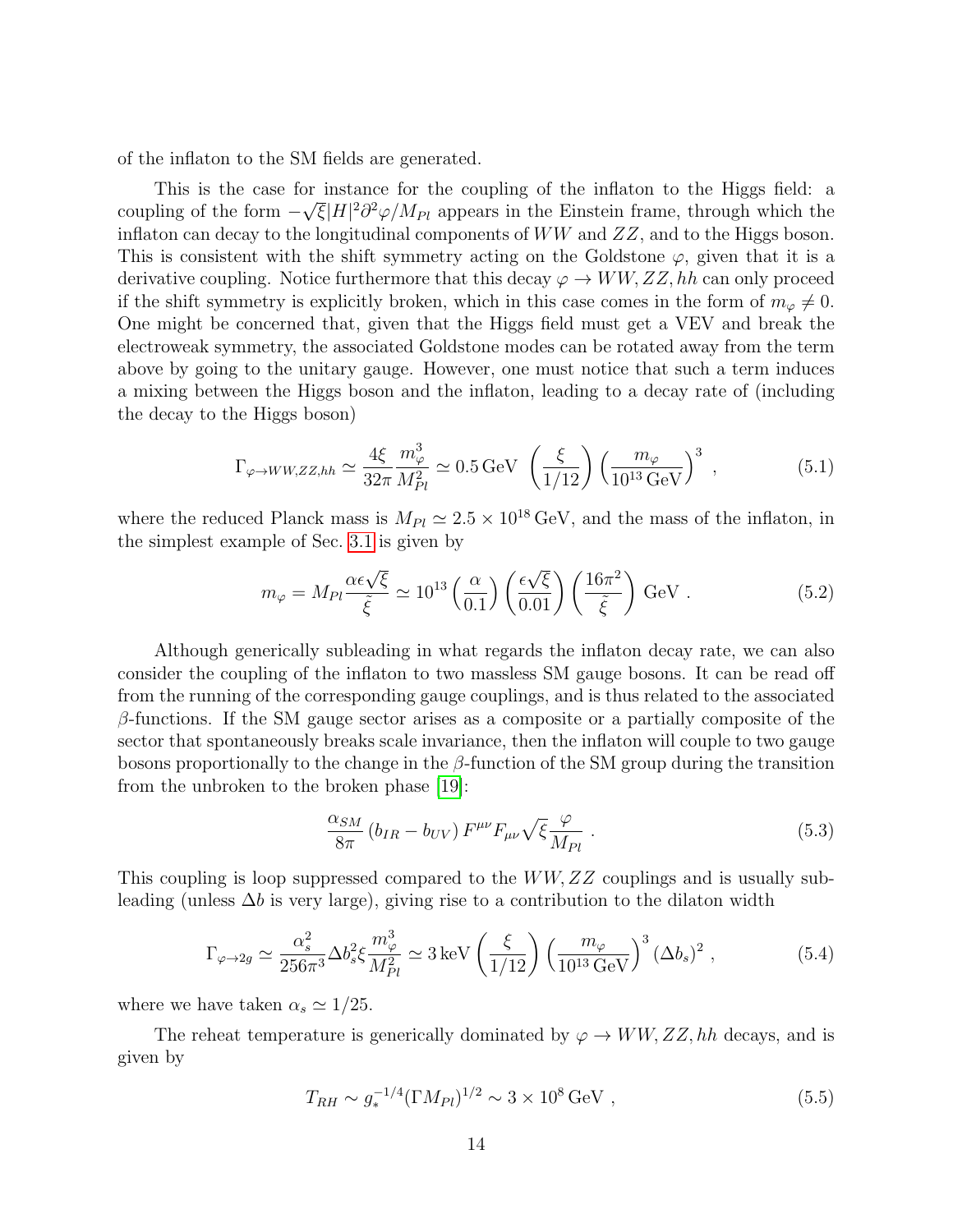for  $g_* \sim O(100)$  and for the parameters chosen above. We can see that this temperature is high enough to accommodate (electroweak) baryogenesis, but sufficiently low to avoid restoration of high scale symmetries (like GUT) and prevent any regeneration of undesired topological defects.

# 6 Summary

The class of models of inflation which we have built here rest on a few simple assumptions:

- We start with an underlying theory which includes gravity and has scaling symmetry.
- The scaling symmetry is spontaneously broken at a scale above the scale of inflation, simultaneously generating the low-energy Planck scale and allowing for the effective 4D cosmology with a set scale of inflation  $V^{1/4} \sim \sqrt{M_{Pl}H}$ .
- Explicit scaling symmetry breaking appears only through almost marginal operators with small anomalous dimensions (associated with non-trivial  $\beta$ -functions).

Given these assumptions,<sup>[8](#page-15-0)</sup> we can write down the low-energy effective theory for the dilaton and the graviton, and their couplings to matter fields. Since the dilaton is the Goldstone boson of the spontaneously broken scaling symmetry, its dynamics has an approximate shift symmetry. Hence its potential, and specifically its mass, is suppressed by the factors of anomalous dimensions.

Once we transform the theory to the Einstein frame, the dilaton naturally becomes a perfect candidate for an inflaton field. The non-compact nature of the symmetry allows for a range of field values larger than the Planck scale, and the approximate shift symmetry ensures that the slow-roll conditions are satisfied. From the point of view of inflationary model building, this gives a natural and powerful tool to construct efficient models of large field inflation. This may be necessary to explain the observations if the claimed discovery of primordial tensor fluctuations by BICEP2 [\[5\]](#page-17-2) is correct. Our construction automatically accommodates a wide range of values of r for a fixed spectrum of scalar perturbations  $P_s$ . The simple examples we outlined allow for  $r$  ranging easily from 0.2 (for very small explicit breaking terms) all the way to small values of order  $r \sim 0.01$  (for large explicit breaking). Hence the mechanism provides a very broad class of models for observational tests.

<span id="page-15-0"></span><sup>&</sup>lt;sup>8</sup>An issue we have sidestepped here regards the effects of the non-perturbative gravitational corrections, believed to be a serious obstacle to the existence of global symmetries in field theories coupled to gravity. In our case, since the global symmetry is scaling — intricately related to the spacetime symmetries — and the global symmetry breaking is very sensitive to the nature of the UV completion [\[28\]](#page-18-9), it is not clear that the non-perturbative gravitational effects would be detrimental. If the UV theory has a full conformal symmetry linked to spacetime symmetries, such effects could be suppressed.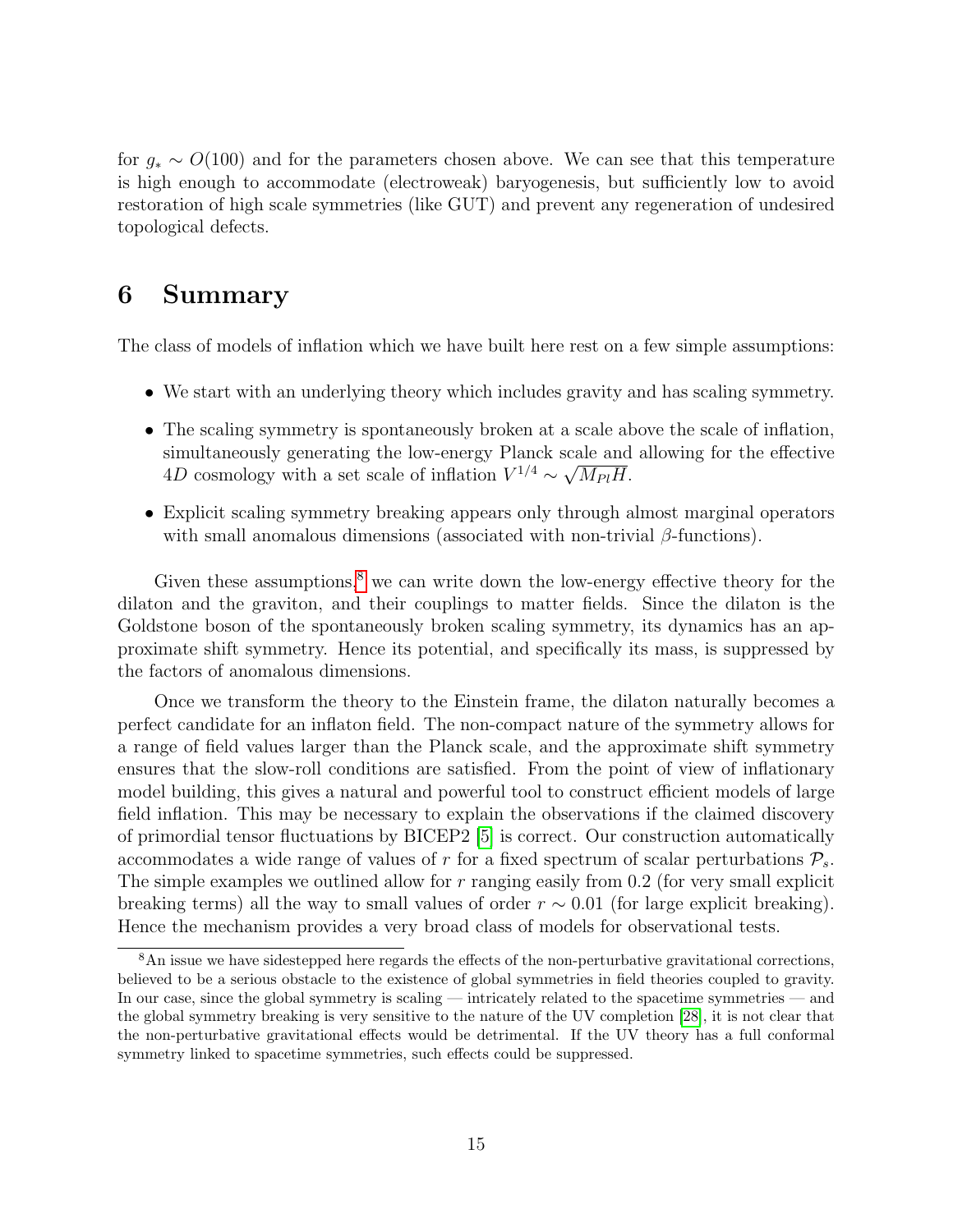The couplings of the dilaton to the SM fields are suppressed by anomalous dimensions or  $\beta$ -functions (or the Higgs mass over the Planck scale for the special case of the Higgs field). Nevertheless, the ensuing small couplings allow for a successful reheating.

Thus our three assumptions lead to a viable model of inflation that can easily accommodate a scale invariant spectrum of perturbations and a significant ratio of tensor to scalar perturbations.

Furthermore, we believe that our formulation of the emerging inflaton from spontaneous scaling symmetry breaking gives a simple and straightforward framework to understand the origin of similar behavior reported in specific constructions, e.g. [\[25\]](#page-18-7). From our point of view, the key reason for the existence of slow-roll chaotic inflation potentials is the approximate shift symmetry inherited from the scaling symmetry that controls the underlying dynamics, and the tensor-to-scalar ratio is a measure of its explicit breaking, being controlled by the anomalous dimension of the dominant scaling symmetry breaking operator (with small values of  $r$  only attainable with large breaking). This also includes the original Starobinsky model, where from our perspective the scaling symmetry breaking is induced purely gravitationally.

In conclusion, we have found a simple set of rules required for a construction of models of large field inflation where the inflaton is a scalar. The dynamics is protected by an approximate shift symmetry, which is an avatar of the underlying scaling symmetry. This class of models should be a useful milestone complementing the large field pseudoscalar models [\[10,](#page-17-12) [11\]](#page-17-6) for the future observational tests of inflation.

## Acknowledgments

We thank Albion Lawrence, Liam McAllister, Alex Pomarol, Oriol Pujolas, Lorenzo Sorbo, and Alexander G. Westphal for useful discussions. We especially thank Paul McGuirk and John Stout for providing us the data files for the Planck and BICEP contour plots. C.C. thanks the Mainz Institute for Theoretical Physics (MITP) for its hospitality while this project was completed. J.S thanks the Theory Group at Boston University for its hospitality while this project the was completed. C.C. and J.S. are supported in part by the NSF grant PHY-1316222. N.K. and J.T. are supported in part by the DOE Grant DE-FG03-91ER40674.

## References

- <span id="page-16-0"></span>[1] A. H. Guth, Phys. Rev. D 23, 347 (1981).
- [2] A. D. Linde, Phys. Lett. B 108, 389 (1982); A. Albrecht and P. J. Steinhardt, Phys. Rev. Lett. 48, 1220 (1982).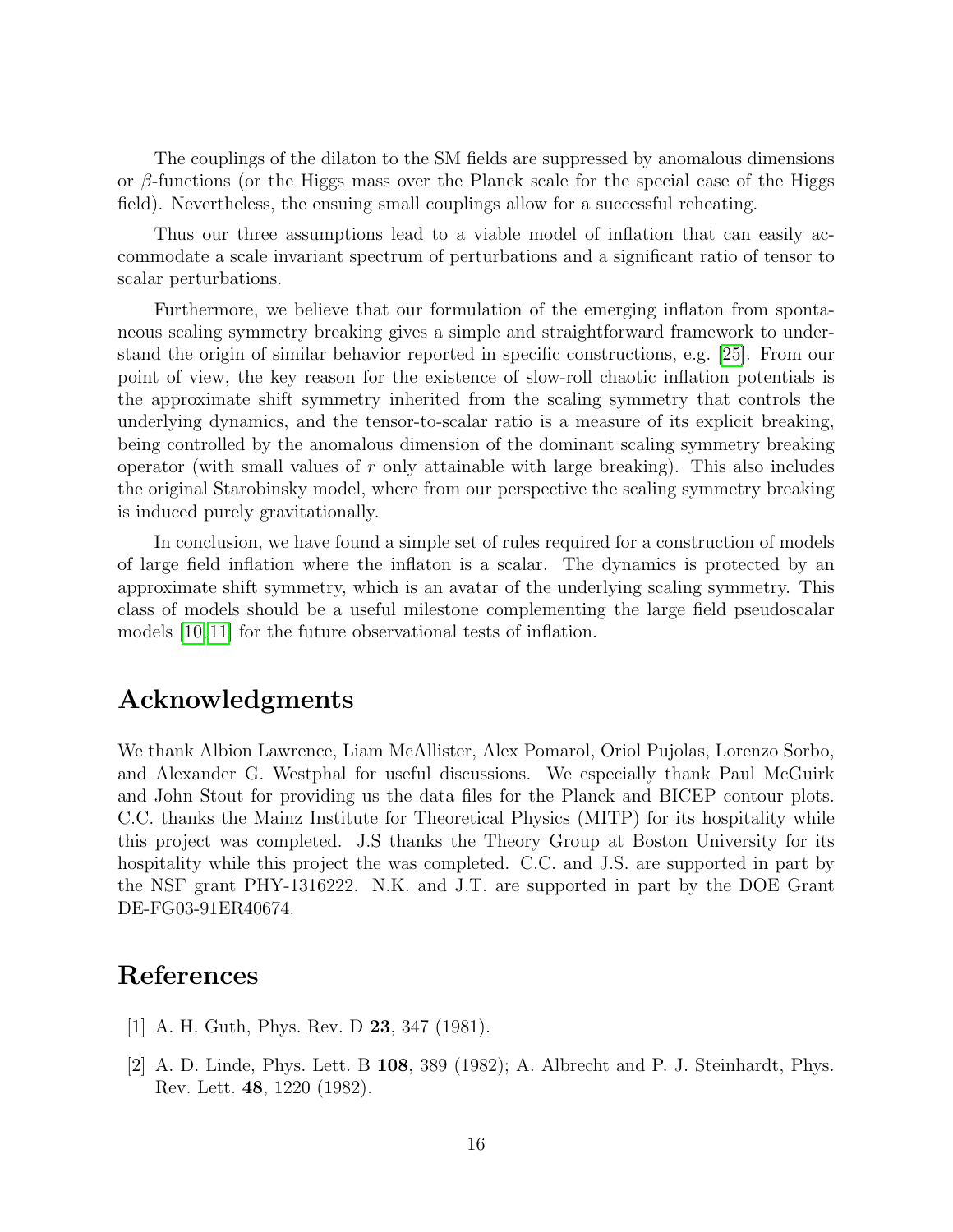- <span id="page-17-0"></span>[3] A. D. Linde, Phys. Lett. B 129, 177 (1983).
- <span id="page-17-1"></span>[4] V. F. Mukhanov and G. V. Chibisov, JETP Lett. 33, 532 (1981) [Pisma Zh. Eksp. Teor. Fiz. 33, 549 (1981)]; A. H. Guth and S. Y. Pi, Phys. Rev. Lett. 49, 1110 (1982); J. M. Bardeen, P. J. Steinhardt and M. S. Turner, Phys. Rev. D 28, 679 (1983); S. W. Hawking, Phys. Lett. B 115, 295 (1982).
- <span id="page-17-2"></span>[5] P. A. R. Ade *et al.* [BICEP2 Collaboration],  $astro-ph.C0/1403.3985$
- <span id="page-17-3"></span>[6] A. A. Starobinsky, JETP Lett. 30, 682 (1979) [Pisma Zh. Eksp. Teor. Fiz. 30, 719 (1979)].
- <span id="page-17-4"></span>[7] K. Freese, J. A. Frieman and A. V. Olinto, Phys. Rev. Lett. 65, 3233 (1990); F. C. Adams, J. R. Bond, K. Freese, J. A. Frieman and A. V. Olinto, Phys. Rev. D 47, 426 (1993) [hep-ph/9207245](http://arxiv.org/pdf/hep-ph/9207245).
- [8] N. Arkani-Hamed, H. -C. Cheng, P. Creminelli and L. Randall, Phys. Rev. Lett. 90, 221302 (2003) [hep-th/0301218](http://arxiv.org/pdf/hep-th/0301218); N. Arkani-Hamed, H. -C. Cheng, P. Creminelli and L. Randall, JCAP 0307, 003 (2003) [hep-th/0302034](http://arxiv.org/pdf/hep-th/0302034).
- <span id="page-17-5"></span>[9] J. E. Kim, H. P. Nilles and M. Peloso, JCAP 0501, 005 (2005) [hep-ph/0409138](http://arxiv.org/pdf/hep-ph/0409138).
- <span id="page-17-12"></span>[10] E. Silverstein and A. Westphal, Phys. Rev. D 78, 106003 (2008) [hep-th/0803.3085](http://arxiv.org/pdf/0803.3085); L. McAllister, E. Silverstein and A. Westphal, Phys. Rev. D 82, 046003 (2010) [hep-th/0808.0706](http://arxiv.org/pdf/0808.0706); L. McAllister, E. Silverstein, A. Westphal and T. Wrase, [hep-th/1405.3652](http://arxiv.org/pdf/1405.3652).
- <span id="page-17-6"></span>[11] N. Kaloper and L. Sorbo, Phys. Rev. Lett. 102, 121301 (2009) [hep-th/0811.1989](http://arxiv.org/pdf/0811.1989); N. Kaloper, A. Lawrence and L. Sorbo, JCAP 1103, 023 (2011) [hep-th/1101.0026](http://arxiv.org/pdf/1101.0026); N. Kaloper and A. Lawrence, [hep-th/1404.2912](http://arxiv.org/pdf/1404.2912).
- <span id="page-17-7"></span>[12] A. D. Sakharov, Sov. Phys. Dokl. 12, 1040 (1968); [Dokl. Akad. Nauk Ser. Fiz. 177, 70 (1967)]; [Gen. Rel. Grav. 32, 365 (2000)].
- <span id="page-17-8"></span>[13] A. Zee, Phys. Rev. Lett. 42, 417 (1979); S. L. Adler, Rev. Mod. Phys. 54, 729 (1982) [Erratum-ibid. 55, 837 (1983)].
- [14] K. S. Stelle, Phys. Rev. D **16**, 953 (1977).
- <span id="page-17-9"></span>[15] S. Weinberg and E. Witten, Phys. Lett. B 96, 59 (1980).
- <span id="page-17-10"></span>[16] R. Contino, L. Pilo, R. Rattazzi and A. Strumia, JHEP 0106, 005 (2001) [hepph/0103104].
- <span id="page-17-11"></span>[17] B. Bellazzini, C. Csaki, J. Hubisz, J. Serra and J. Terning, Eur. Phys. J. C 74, 2790 (2014) [hep-th/1305.3919](http://arxiv.org/pdf/1305.3919); F. Coradeschi, P. Lodone, D. Pappadopulo, R. Rattazzi and L. Vitale, JHEP 1311, 057 (2013) [hep-th/1306.4601](http://arxiv.org/pdf/1306.4601).